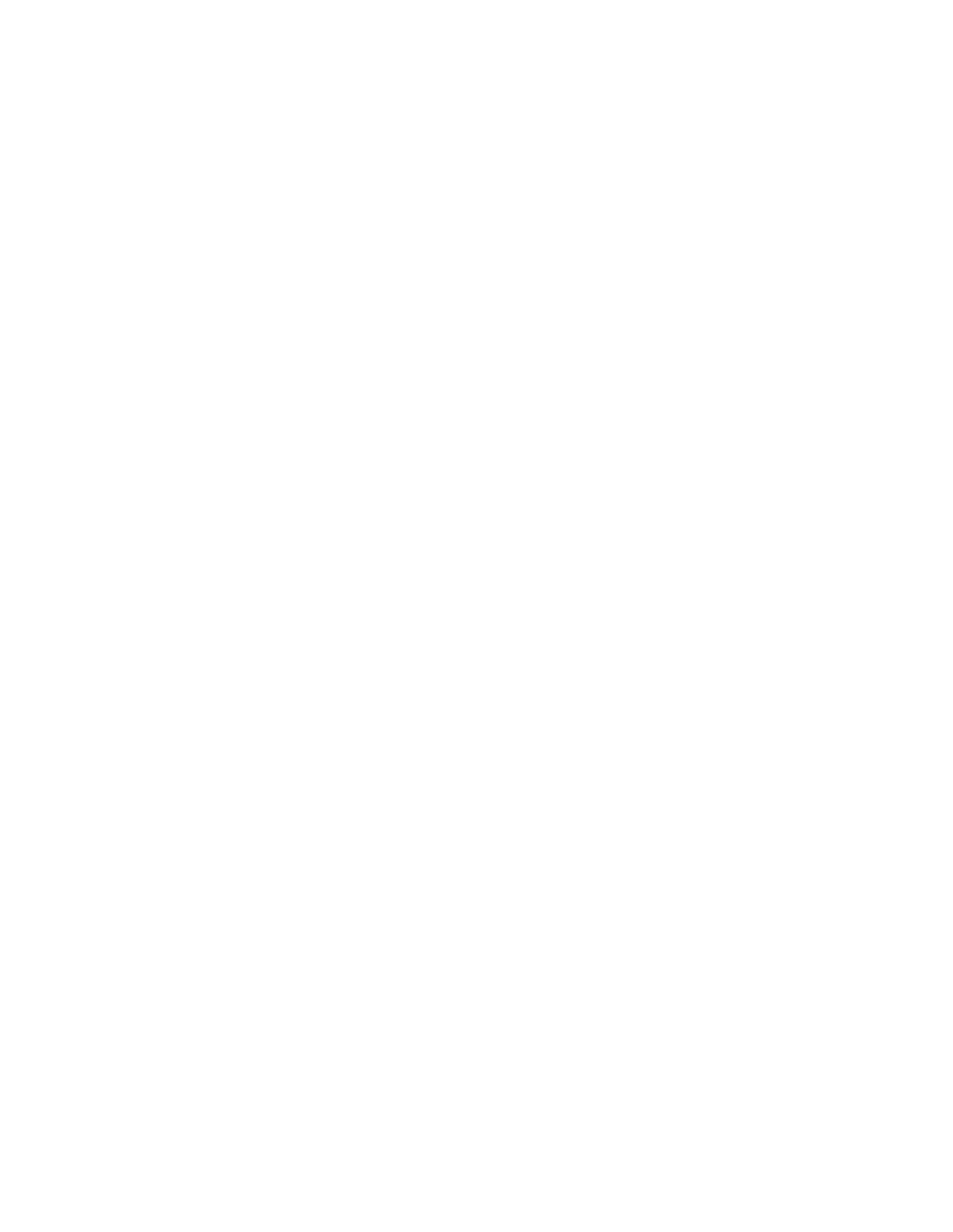### NOTICE OF AVAILABILITY OF ADA SELF-EVALUATION AND TRANSITION PLAN WITHIN PUBLIC RIGHT-OF-WAY

The City of Mishawaka has conducted a Self-Evaluation of all City-owned facilities within of the public right-of-way for compliance with the Americans with Disabilities Act (ADA) and prepared a Draft Transition Plan describing the results of the self-evaluation. This plan is in addition to the Facilities and Programs Self-Evaluation and Transition Plan (SETP) adopted in April 2012. Title II of the ADA requires that each of the City's services, programs, and activities be readily accessible and usable by individuals with disabilities.

Copies of the SETP are available for public review at the following locations between January 18 and February 20, 2013:

- City Clerk's office, 1<sup>st</sup> Floor City Hall, 600 East Third Street
- City Engineer's office, 2<sup>nd</sup> Floor City Hall, 600 East Third Street
- Mishawaka-Penn-Harris Public Library, 209 Lincoln Way East
- Bittersweet Branch Library, 602 Bittersweet Road
- Battell Community Center, 904 North Main Street
- City web site in PDF and Rich-text Format www.mishawaka.in.gov

Comments can be provided, in writing, by the deadline of February 20, 2013 at 12 p.m. to Bonnie S. Bonham, MS, Director of Human Resources & ADA Coordinator, at City Hall or via e-mail at *bbonham@mishawaka.in.gov*. All comments will be reviewed and considered and included in the appendix of the document.

The City intends to file a proposed Ordinance for adoption of the Draft SETP with the Mishawaka Common Council at their meeting on January 21, 2013. The Draft plan will be referred to the Public Health and Safety Committee to solicit public input and comments. The City`s engineering consultant will make a short presentation at the beginning of the Committee meeting to provide information on the Transition Plan, followed by open discussion with attendees. This will be an opportunity for the community to provide suggestions, ask questions, and provide comments on the Draft SETP. When the Public Health and Safety Committee meeting has been scheduled, its date and location will be advertised.

During the regular meeting of the Mishawaka Common Council on March 4, 2013, the City's consulting engineer will make a presentation on a Proposed Ordinance for adoption of the Draft SETP on City owned facilities located within the public right-of-way. Following this presentation and public hearing, the Council will consider adoption of the Self-Evaluation and Transition Plan.

The City of Mishawaka complies with the Americans with Disabilities Act. Upon request, the City will provide written materials in appropriate alternative formats, or disability-related modification or accommodation, including auxiliary aids or services, to enable individuals with disabilities to participate in public meetings. Please send a written request, including your name, mailing address, phone number and brief description of the requested materials and preferred alternative format or auxiliary aid or service at least three (3) business days prior to the meeting. If auxiliary aids or services are required for individuals with disabilities, please contact Deborah S. Block, IAMC, MMC, City Clerk, City of Mishawaka, 600 East Third Street, Mishawaka, Indiana, 46544, 574-258-1616.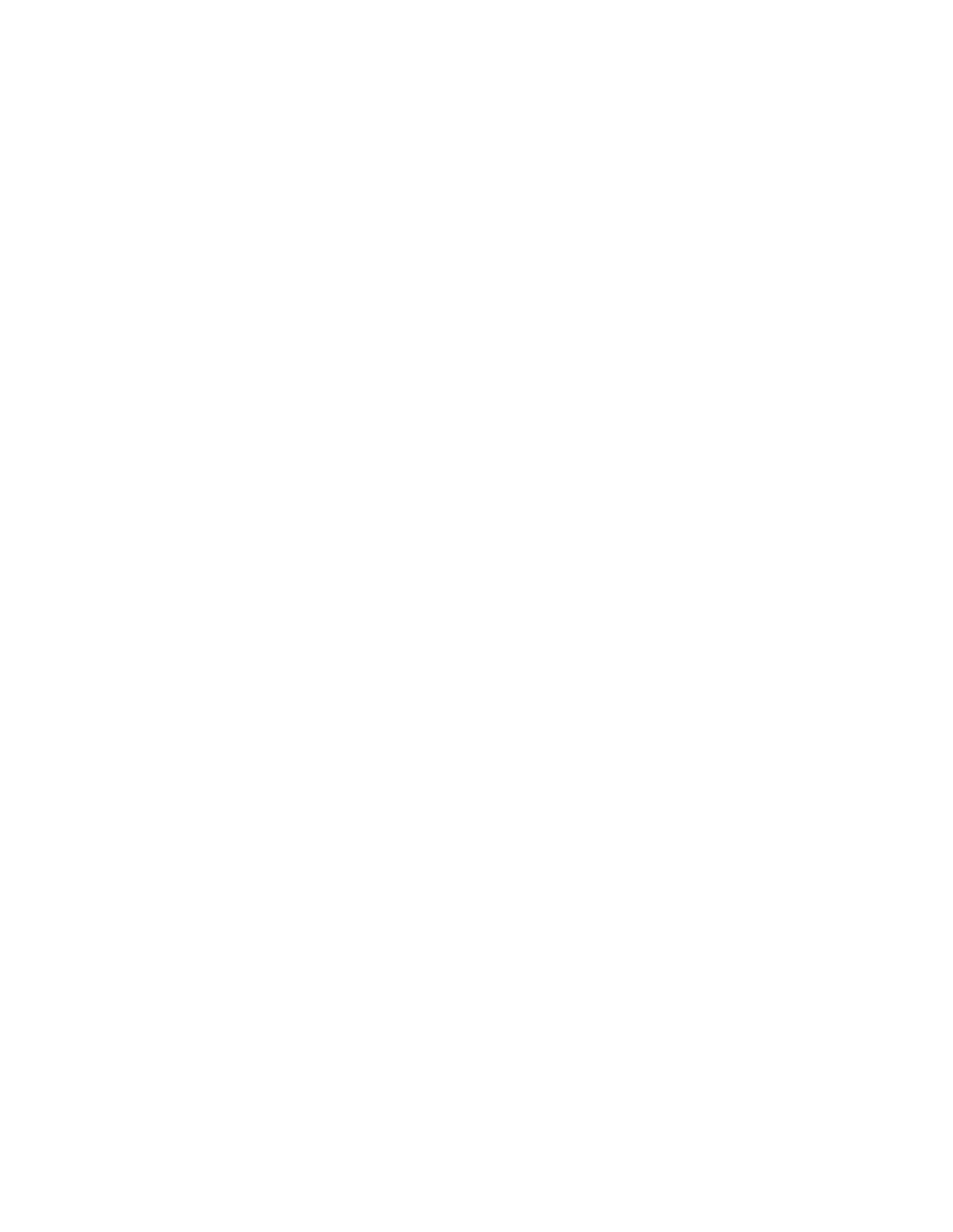

#### **DAVID A. WOOD, MAYOR**

January 17, 2013

Indiana Governor's Council for People with Disabilities 150 W. Market Street, Suite 628 Indianapolis, IN 46204

GARY E. WEST Director of Engineering CHRISTINE M. JAMROSE, P.E. Assistant Director of Engineering TERRY R. HOGMAN Construction Manager DEBORAH L. WHEELER Project Manager R. TODD SCHEETS Traffic Manager MELISSA A. McGUIRE MS4 Coordinator

**DEPARTMENT OF ENGINEERING** 

### NOTICE OF AVAILABILITY OF ADA SELF-EVALUATION AND TRANSITION PLAN WITHIN PUBLIC RIGHT-OF-WAY

The City of Mishawaka has conducted a Self-Evaluation of all City-owned facilities within of the public right-of-way for compliance with the Americans with Disabilities Act (ADA) and prepared a Draft Transition Plan describing the results of the self-evaluation. This plan is in addition to the Facilities and Programs Self-Evaluation and Transition Plan (SETP) adopted in April 2012. Title II of the ADA requires that each of the City's services, programs, and activities be readily accessible and usable by individuals with disabilities.

Copies of the SETP are available for public review at the following locations between January 18 and February 20, 2013:

- City Clerk's office, 1st Floor City Hall, 600 East Third Street
- City Engineer's office, 2nd Floor City Hall, 600 East Third Street
- Mishawaka-Penn-Harris Public Library, 209 Lincoln Way East
- Bittersweet Branch Library, 602 Bittersweet Road
- Battell Community Center, 904 North Main Street
- City web site in PDF and Rich-text Format www.mishawaka.in.gov

Comments can be provided, in writing, by the deadline of February 20, 2013 at 12 p.m. to Bonnie S. Bonham, MS, Director of Human Resources & ADA Coordinator, at City Hall or via e-mail at bbonham@mishawaka.in.gov. All comments will be reviewed and considered and included in the appendix of the document.

The City intends to file a proposed Ordinance for adoption of the Draft SETP with the Mishawaka Common Council at their meeting on January 21, 2013. The Draft plan will be referred to the Public Health and Safety Committee to solicit public input and comments. The City's engineering consultant will make a short presentation at the beginning of the Committee meeting to provide information on the Transition Plan, followed by open discussion with attendees. This will be an opportunity for the community to provide suggestions, ask questions, and provide comments on the Draft SETP. When the Public Health and Safety Committee meeting has been scheduled, its date and location will be advertised.

During the regular meeting of the Mishawaka Common Council on March 4, 2013, the City's consulting engineer will make a presentation on a Proposed Ordinance for adoption of the Draft SETP on City owned facilities located within the public right-of-way. Following this presentation and public hearing, the Council will consider adoption of the Self-Evaluation and Transition Plan.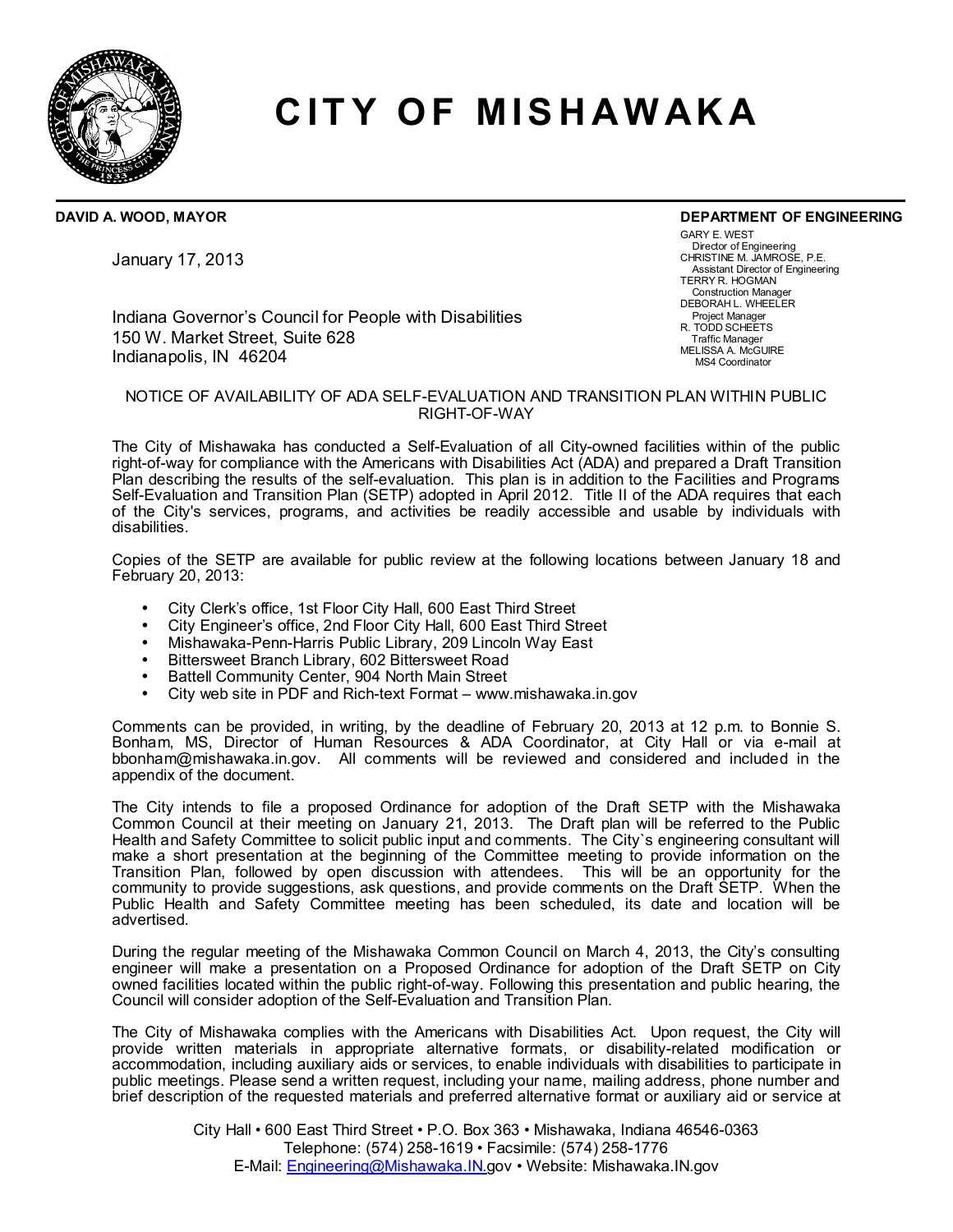

### **DAVID A. WOOD, MAYOR**

January 17, 2013

Indiana Governor's Council for People with Disabilities 150 W. Market Street, Suite 628 Indianapolis, IN 46204

GARY E. WEST Director of Engineering CHRISTINE M. JAMROSE, P.E. Assistant Director of Engineering TERRY R. HOGMAN Construction Manager DEBORAH L. WHEELER Project Manager R. TODD SCHEETS Traffic Manager MELISSA A. McGUIRE MS4 Coordinator

**DEPARTMENT OF ENGINEERING** 

least three (3) business days prior to the meeting. If auxiliary aids or services are required for individuals with disabilities, please contact Deborah S. Block, IAMC, MMC, City Clerk, City of Mishawaka, 600 East Third Street, Mishawaka, Indiana, 46544, 574-258-1616.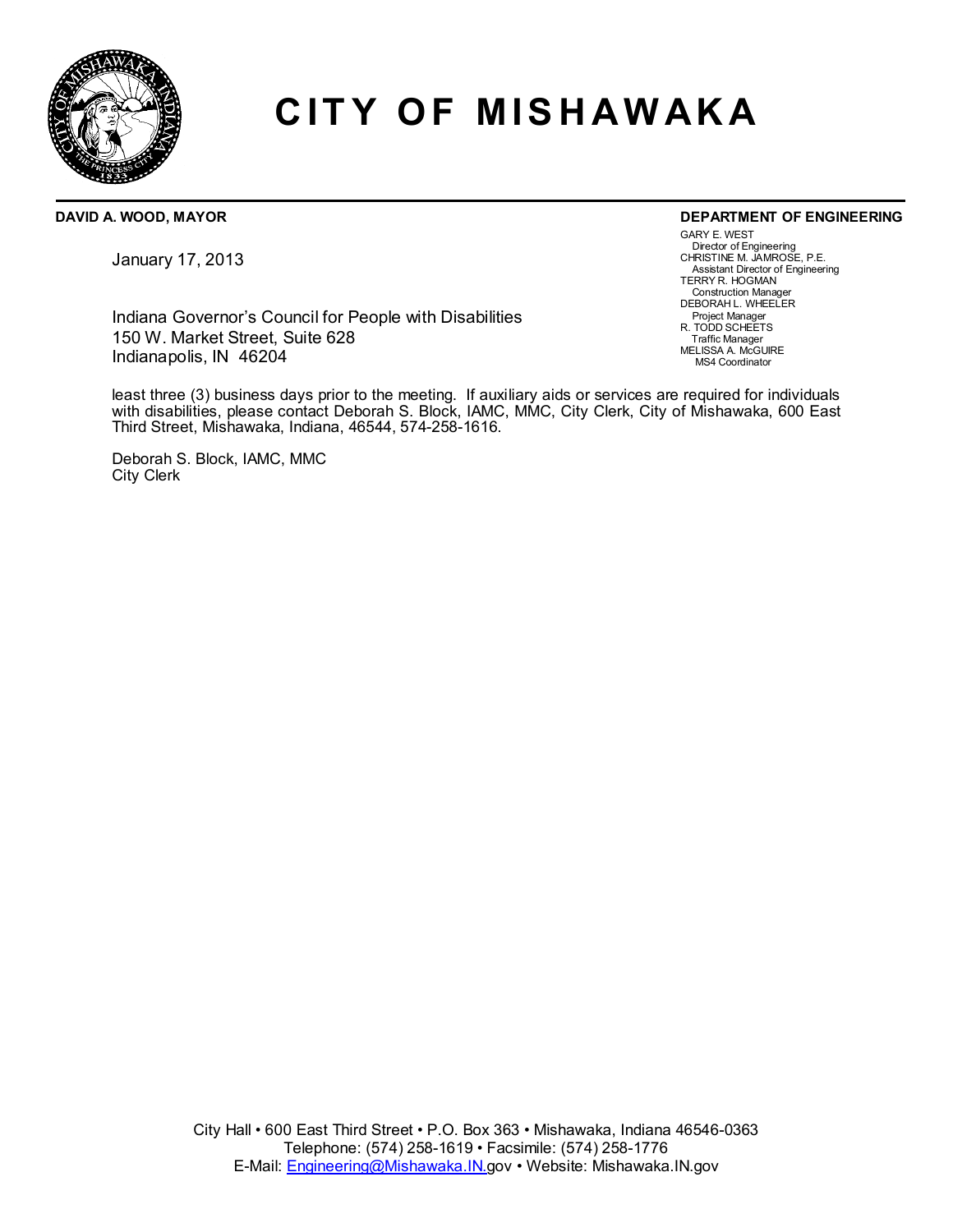

#### **DAVID A. WOOD, MAYOR**

### **DEPARTMENT OF ENGINEERING**

January 17, 2013

Advocacy Angels 504 North Bay Drive Warsaw, IN 46580-4627 GARY E. WEST Director of Engineering CHRISTINE M. JAMROSE, P.E. Assistant Director of Engineering TERRY R. HOGMAN Construction Manager DEBORAH L. WHEELER Project Manager R. TODD SCHEETS Traffic Manager MELISSA A. McGUIRE MS4 Coordinator

### NOTICE OF AVAILABILITY OF ADA SELF-EVALUATION AND TRANSITION PLAN WITHIN PUBLIC RIGHT-OF-WAY

The City of Mishawaka has conducted a Self-Evaluation of all City-owned facilities within of the public right-of-way for compliance with the Americans with Disabilities Act (ADA) and prepared a Draft Transition Plan describing the results of the self-evaluation. This plan is in addition to the Facilities and Programs Self-Evaluation and Transition Plan (SETP) adopted in April 2012. Title II of the ADA requires that each of the City's services, programs, and activities be readily accessible and usable by individuals with disabilities.

Copies of the SETP are available for public review at the following locations between January 18 and February 20, 2013:

- City Clerk's office, 1st Floor City Hall, 600 East Third Street
- City Engineer's office, 2nd Floor City Hall, 600 East Third Street
- Mishawaka-Penn-Harris Public Library, 209 Lincoln Way East
- Bittersweet Branch Library, 602 Bittersweet Road
- Battell Community Center, 904 North Main Street
- City web site in PDF and Rich-text Format www.mishawaka.in.gov

Comments can be provided, in writing, by the deadline of February 20, 2013 at 12 p.m. to Bonnie S. Bonham, MS, Director of Human Resources & ADA Coordinator, at City Hall or via e-mail at bbonham@mishawaka.in.gov. All comments will be reviewed and considered and included in the appendix of the document.

The City intends to file a proposed Ordinance for adoption of the Draft SETP with the Mishawaka Common Council at their meeting on January 21, 2013. The Draft plan will be referred to the Public Health and Safety Committee to solicit public input and comments. The City's engineering consultant will make a short presentation at the beginning of the Committee meeting to provide information on the Transition Plan, followed by open discussion with attendees. This will be an opportunity for the community to provide suggestions, ask questions, and provide comments on the Draft SETP. When the Public Health and Safety Committee meeting has been scheduled, its date and location will be advertised.

During the regular meeting of the Mishawaka Common Council on March 4, 2013, the City's consulting engineer will make a presentation on a Proposed Ordinance for adoption of the Draft SETP on City owned facilities located within the public right-of-way. Following this presentation and public hearing, the Council will consider adoption of the Self-Evaluation and Transition Plan.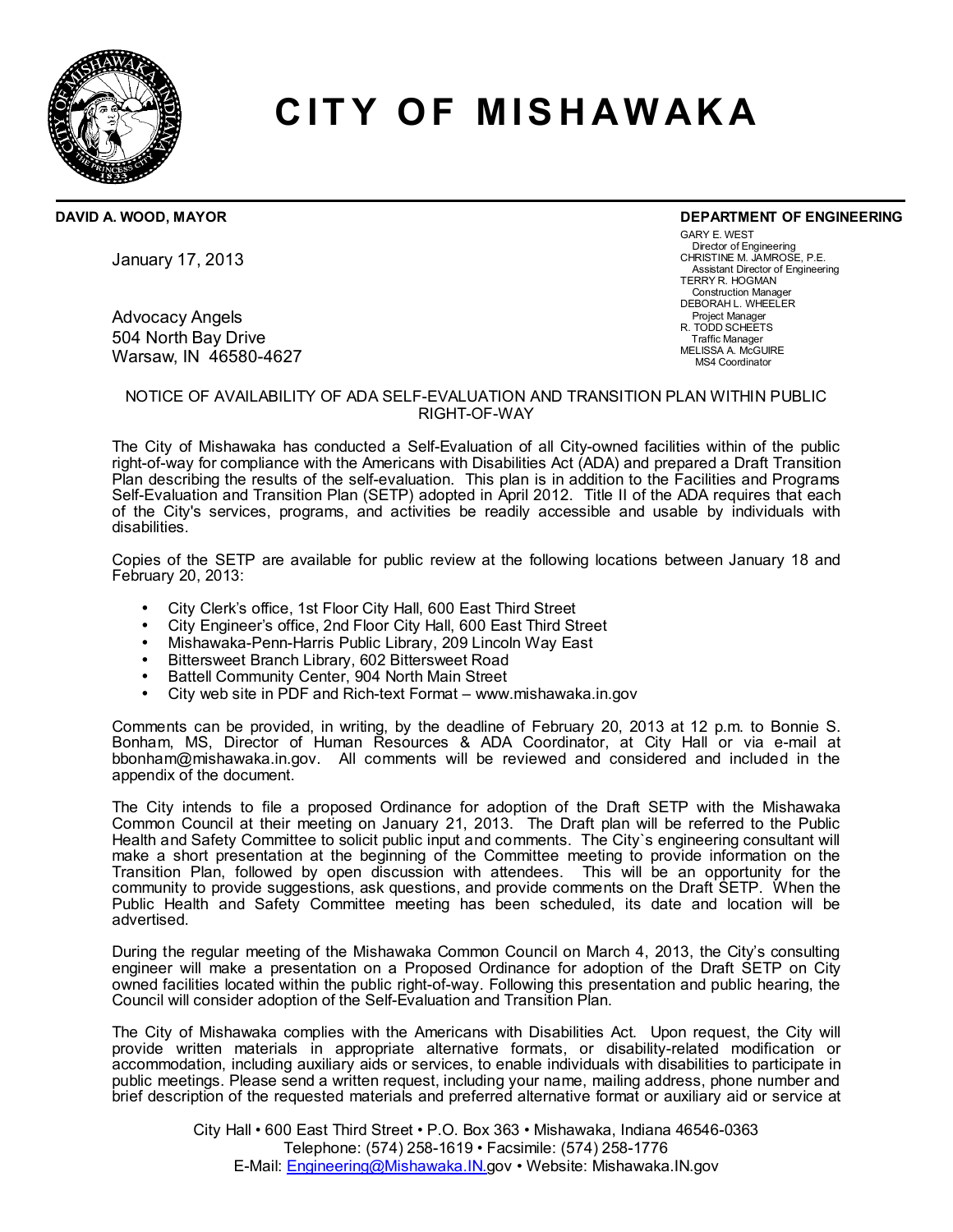

#### **DAVID A. WOOD, MAYOR**

January 17, 2013

Advocacy Angels 504 North Bay Drive Warsaw, IN 46580-4627 GARY E. WEST Director of Engineering CHRISTINE M. JAMROSE, P.E. Assistant Director of Engineering TERRY R. HOGMAN Construction Manager DEBORAH L. WHEELER Project Manager R. TODD SCHEETS Traffic Manager MELISSA A. McGUIRE MS4 Coordinator

**DEPARTMENT OF ENGINEERING** 

least three (3) business days prior to the meeting. If auxiliary aids or services are required for individuals with disabilities, please contact Deborah S. Block, IAMC, MMC, City Clerk, City of Mishawaka, 600 East Third Street, Mishawaka, Indiana, 46544, 574-258-1616.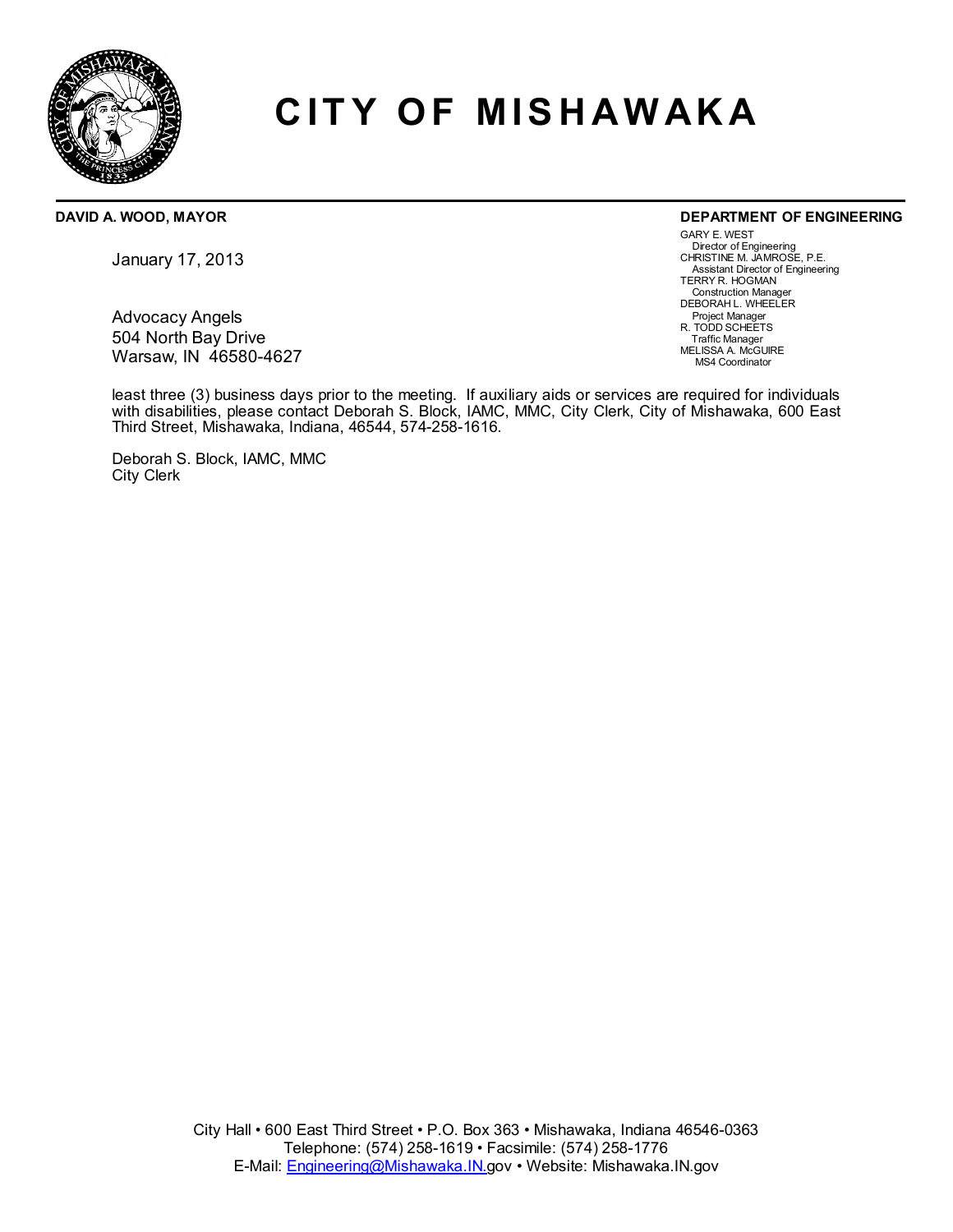

**DAVID A. WOOD, MAYOR** 

#### **DEPARTMENT OF ENGINEERING**

January 17, 2013

IN\*SOURCE 1703 South Ironwood South Bend, IN 46613 GARY E. WEST Director of Engineering CHRISTINE M. JAMROSE, P.E. Assistant Director of Engineering TERRY R. HOGMAN Construction Manager DEBORAH L. WHEELER Project Manager R. TODD SCHEETS Traffic Manager MELISSA A. McGUIRE MS4 Coordinator

### NOTICE OF AVAILABILITY OF ADA SELF-EVALUATION AND TRANSITION PLAN WITHIN PUBLIC RIGHT-OF-WAY

The City of Mishawaka has conducted a Self-Evaluation of all City-owned facilities within of the public right-of-way for compliance with the Americans with Disabilities Act (ADA) and prepared a Draft Transition Plan describing the results of the self-evaluation. This plan is in addition to the Facilities and Programs Self-Evaluation and Transition Plan (SETP) adopted in April 2012. Title II of the ADA requires that each of the City's services, programs, and activities be readily accessible and usable by individuals with disabilities.

Copies of the SETP are available for public review at the following locations between January 18 and February 20, 2013:

- City Clerk's office, 1st Floor City Hall, 600 East Third Street
- City Engineer's office, 2nd Floor City Hall, 600 East Third Street
- Mishawaka-Penn-Harris Public Library, 209 Lincoln Way East
- Bittersweet Branch Library, 602 Bittersweet Road
- Battell Community Center, 904 North Main Street
- City web site in PDF and Rich-text Format www.mishawaka.in.gov

Comments can be provided, in writing, by the deadline of February 20, 2013 at 12 p.m. to Bonnie S. Bonham, MS, Director of Human Resources & ADA Coordinator, at City Hall or via e-mail at bbonham@mishawaka.in.gov. All comments will be reviewed and considered and included in the appendix of the document.

The City intends to file a proposed Ordinance for adoption of the Draft SETP with the Mishawaka Common Council at their meeting on January 21, 2013. The Draft plan will be referred to the Public Health and Safety Committee to solicit public input and comments. The City's engineering consultant will make a short presentation at the beginning of the Committee meeting to provide information on the Transition Plan, followed by open discussion with attendees. This will be an opportunity for the community to provide suggestions, ask questions, and provide comments on the Draft SETP. When the Public Health and Safety Committee meeting has been scheduled, its date and location will be advertised.

During the regular meeting of the Mishawaka Common Council on March 4, 2013, the City's consulting engineer will make a presentation on a Proposed Ordinance for adoption of the Draft SETP on City owned facilities located within the public right-of-way. Following this presentation and public hearing, the Council will consider adoption of the Self-Evaluation and Transition Plan.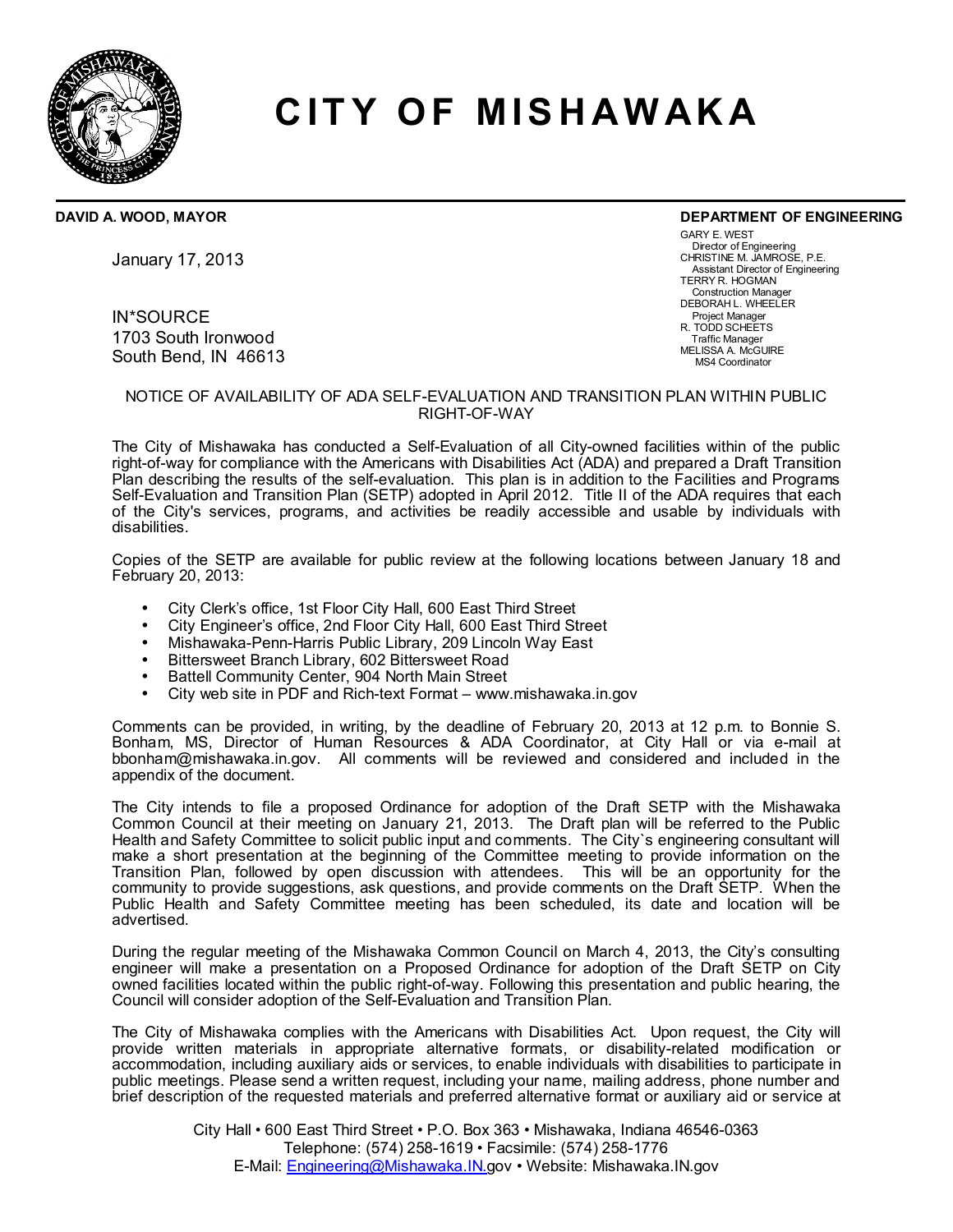

#### **DAVID A. WOOD, MAYOR**

January 17, 2013

IN\*SOURCE 1703 South Ironwood South Bend, IN 46613 GARY E. WEST Director of Engineering CHRISTINE M. JAMROSE, P.E. Assistant Director of Engineering TERRY R. HOGMAN Construction Manager DEBORAH L. WHEELER Project Manager R. TODD SCHEETS Traffic Manager MELISSA A. McGUIRE MS4 Coordinator

**DEPARTMENT OF ENGINEERING** 

least three (3) business days prior to the meeting. If auxiliary aids or services are required for individuals with disabilities, please contact Deborah S. Block, IAMC, MMC, City Clerk, City of Mishawaka, 600 East Third Street, Mishawaka, Indiana, 46544, 574-258-1616.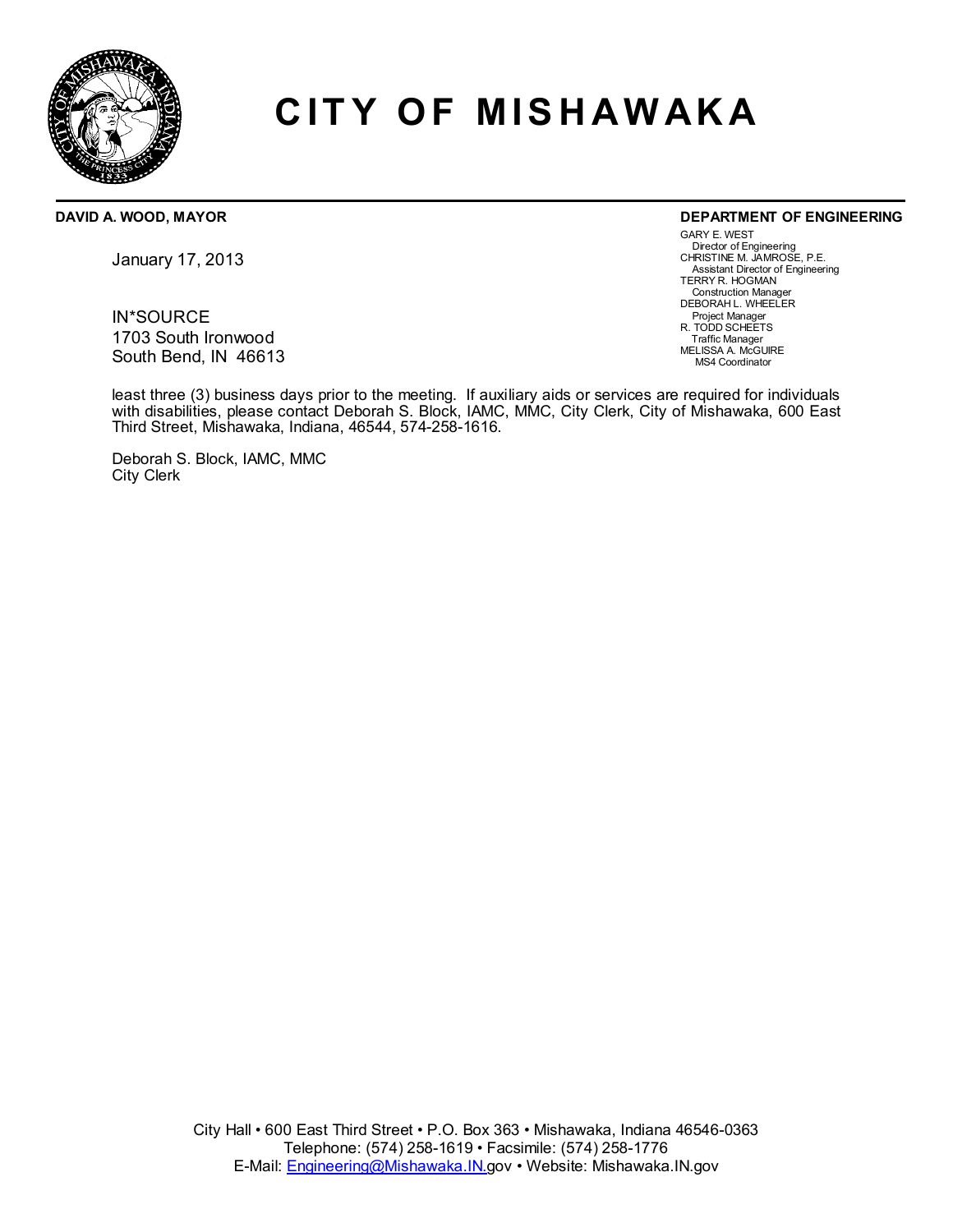

#### **DAVID A. WOOD, MAYOR**

### **DEPARTMENT OF ENGINEERING**

January 17, 2013

accessABILITY 5302 East Washington Street Indianapolis, IN 46219

GARY E. WEST Director of Engineering CHRISTINE M. JAMROSE, P.E. Assistant Director of Engineering TERRY R. HOGMAN Construction Manager DEBORAH L. WHEELER Project Manager R. TODD SCHEETS Traffic Manager MELISSA A. McGUIRE MS4 Coordinator

### NOTICE OF AVAILABILITY OF ADA SELF-EVALUATION AND TRANSITION PLAN WITHIN PUBLIC RIGHT-OF-WAY

The City of Mishawaka has conducted a Self-Evaluation of all City-owned facilities within of the public right-of-way for compliance with the Americans with Disabilities Act (ADA) and prepared a Draft Transition Plan describing the results of the self-evaluation. This plan is in addition to the Facilities and Programs Self-Evaluation and Transition Plan (SETP) adopted in April 2012. Title II of the ADA requires that each of the City's services, programs, and activities be readily accessible and usable by individuals with disabilities.

Copies of the SETP are available for public review at the following locations between January 18 and February 20, 2013:

- City Clerk's office, 1st Floor City Hall, 600 East Third Street
- City Engineer's office, 2nd Floor City Hall, 600 East Third Street
- Mishawaka-Penn-Harris Public Library, 209 Lincoln Way East
- Bittersweet Branch Library, 602 Bittersweet Road
- Battell Community Center, 904 North Main Street
- City web site in PDF and Rich-text Format www.mishawaka.in.gov

Comments can be provided, in writing, by the deadline of February 20, 2013 at 12 p.m. to Bonnie S. Bonham, MS, Director of Human Resources & ADA Coordinator, at City Hall or via e-mail at bbonham@mishawaka.in.gov. All comments will be reviewed and considered and included in the appendix of the document.

The City intends to file a proposed Ordinance for adoption of the Draft SETP with the Mishawaka Common Council at their meeting on January 21, 2013. The Draft plan will be referred to the Public Health and Safety Committee to solicit public input and comments. The City's engineering consultant will make a short presentation at the beginning of the Committee meeting to provide information on the Transition Plan, followed by open discussion with attendees. This will be an opportunity for the community to provide suggestions, ask questions, and provide comments on the Draft SETP. When the Public Health and Safety Committee meeting has been scheduled, its date and location will be advertised.

During the regular meeting of the Mishawaka Common Council on March 4, 2013, the City's consulting engineer will make a presentation on a Proposed Ordinance for adoption of the Draft SETP on City owned facilities located within the public right-of-way. Following this presentation and public hearing, the Council will consider adoption of the Self-Evaluation and Transition Plan.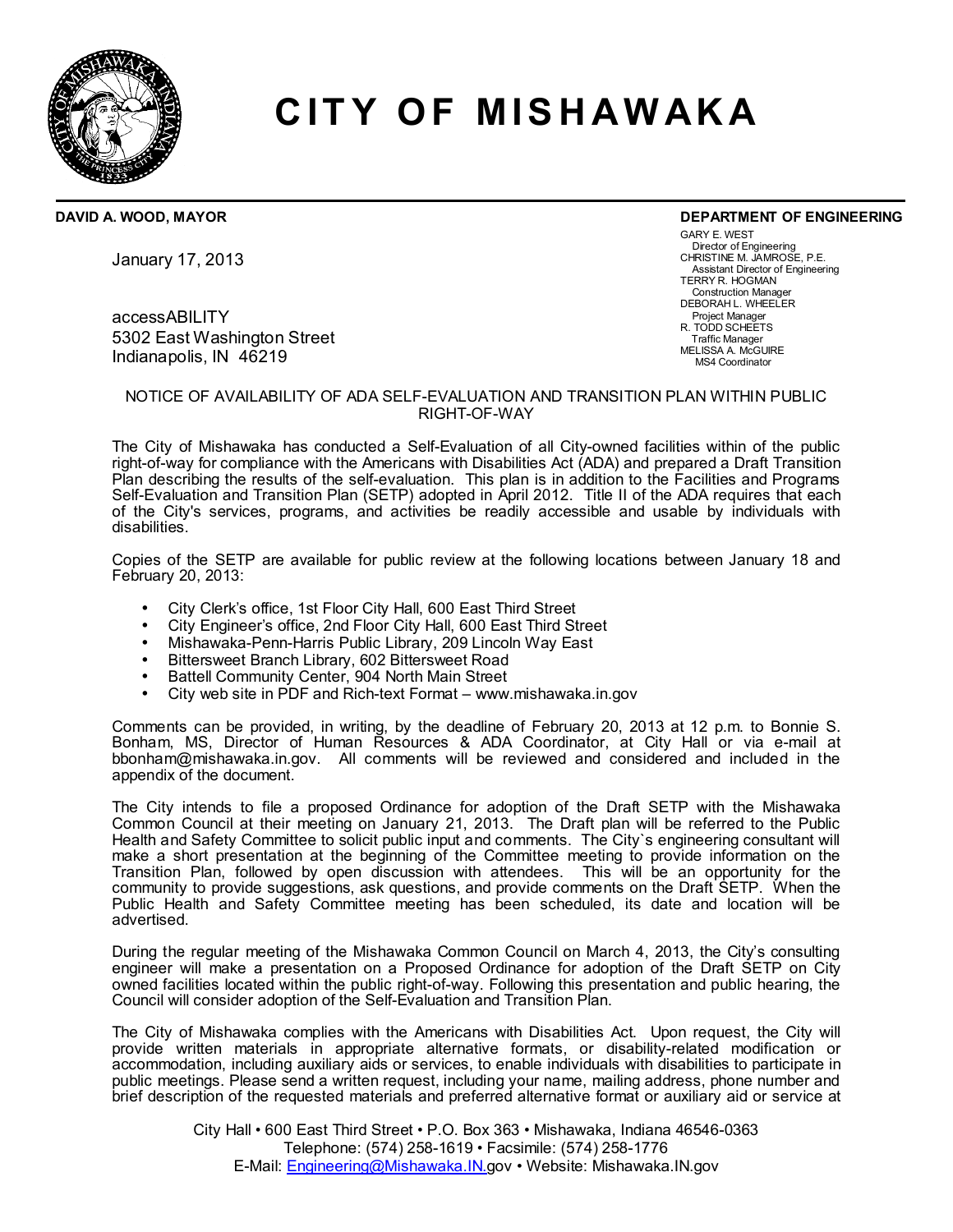

#### **DAVID A. WOOD, MAYOR**

January 17, 2013

accessABILITY 5302 East Washington Street Indianapolis, IN 46219

GARY E. WEST Director of Engineering CHRISTINE M. JAMROSE, P.E. Assistant Director of Engineering TERRY R. HOGMAN Construction Manager DEBORAH L. WHEELER Project Manager R. TODD SCHEETS Traffic Manager MELISSA A. McGUIRE MS4 Coordinator

**DEPARTMENT OF ENGINEERING** 

least three (3) business days prior to the meeting. If auxiliary aids or services are required for individuals with disabilities, please contact Deborah S. Block, IAMC, MMC, City Clerk, City of Mishawaka, 600 East Third Street, Mishawaka, Indiana, 46544, 574-258-1616.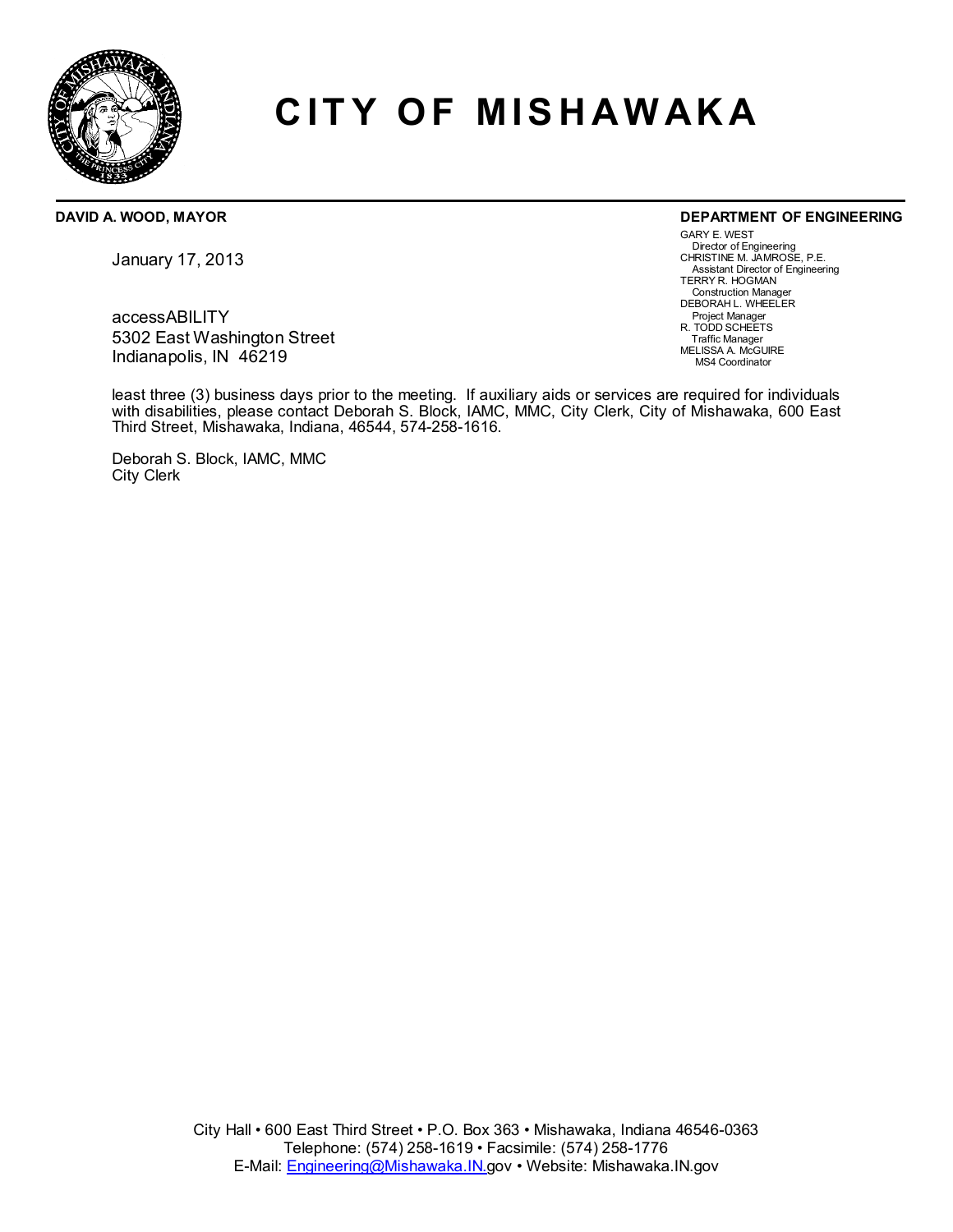

#### **DAVID A. WOOD, MAYOR**

January 17, 2013

National Advocacy for ADA Compliant Businesses 5776 Grape Road, #189 Mishawaka, Indiana 46545

**DEPARTMENT OF ENGINEERING**  GARY E. WEST

 Director of Engineering CHRISTINE M. JAMROSE, P.E. Assistant Director of Engineering TERRY R. HOGMAN Construction Manager DEBORAH L. WHEELER Project Manager R. TODD SCHEETS Traffic Manager MELISSA A. McGUIRE MS4 Coordinator

### NOTICE OF AVAILABILITY OF ADA SELF-EVALUATION AND TRANSITION PLAN WITHIN PUBLIC RIGHT-OF-WAY

The City of Mishawaka has conducted a Self-Evaluation of all City-owned facilities within of the public right-of-way for compliance with the Americans with Disabilities Act (ADA) and prepared a Draft Transition Plan describing the results of the self-evaluation. This plan is in addition to the Facilities and Programs Self-Evaluation and Transition Plan (SETP) adopted in April 2012. Title II of the ADA requires that each of the City's services, programs, and activities be readily accessible and usable by individuals with disabilities.

Copies of the SETP are available for public review at the following locations between January 18 and February 20, 2013:

- City Clerk's office, 1st Floor City Hall, 600 East Third Street
- City Engineer's office, 2nd Floor City Hall, 600 East Third Street
- Mishawaka-Penn-Harris Public Library, 209 Lincoln Way East
- Bittersweet Branch Library, 602 Bittersweet Road
- Battell Community Center, 904 North Main Street
- City web site in PDF and Rich-text Format www.mishawaka.in.gov

Comments can be provided, in writing, by the deadline of February 20, 2013 at 12 p.m. to Bonnie S. Bonham, MS, Director of Human Resources & ADA Coordinator, at City Hall or via e-mail at bbonham@mishawaka.in.gov. All comments will be reviewed and considered and included in the appendix of the document.

The City intends to file a proposed Ordinance for adoption of the Draft SETP with the Mishawaka Common Council at their meeting on January 21, 2013. The Draft plan will be referred to the Public Health and Safety Committee to solicit public input and comments. The City's engineering consultant will make a short presentation at the beginning of the Committee meeting to provide information on the Transition Plan, followed by open discussion with attendees. This will be an opportunity for the community to provide suggestions, ask questions, and provide comments on the Draft SETP. When the Public Health and Safety Committee meeting has been scheduled, its date and location will be advertised.

During the regular meeting of the Mishawaka Common Council on March 4, 2013, the City's consulting engineer will make a presentation on a Proposed Ordinance for adoption of the Draft SETP on City owned facilities located within the public right-of-way. Following this presentation and public hearing, the Council will consider adoption of the Self-Evaluation and Transition Plan.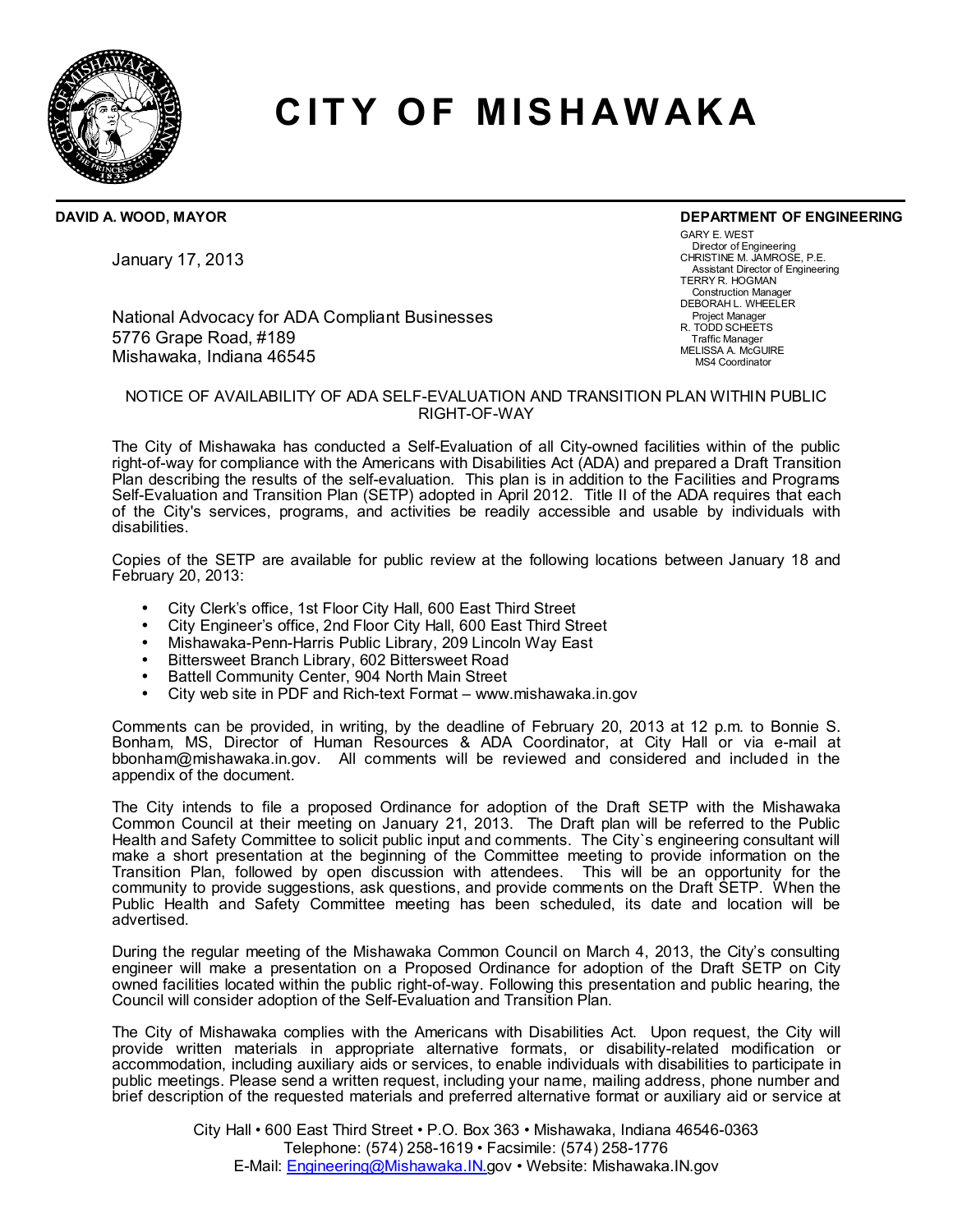

### **DAVID A. WOOD, MAYOR**

January 17, 2013

National Advocacy for ADA Compliant Businesses 5776 Grape Road, #189 Mishawaka, Indiana 46545

GARY E. WEST Director of Engineering CHRISTINE M. JAMROSE, P.E. Assistant Director of Engineering TERRY R. HOGMAN Construction Manager DEBORAH L. WHEELER Project Manager R. TODD SCHEETS Traffic Manager MELISSA A. McGUIRE MS4 Coordinator

**DEPARTMENT OF ENGINEERING** 

least three (3) business days prior to the meeting. If auxiliary aids or services are required for individuals with disabilities, please contact Deborah S. Block, IAMC, MMC, City Clerk, City of Mishawaka, 600 East Third Street, Mishawaka, Indiana, 46544, 574-258-1616.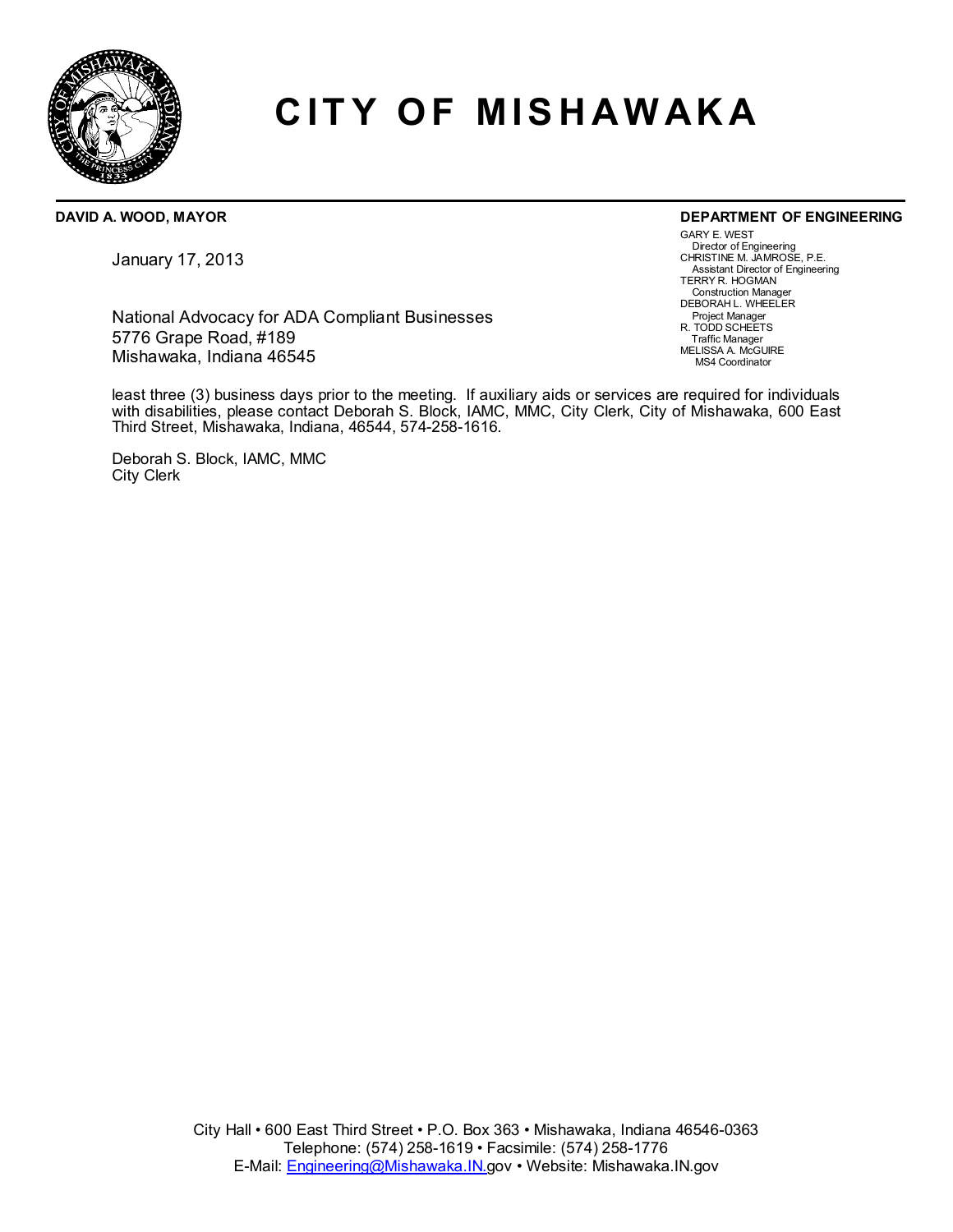

#### **DAVID A. WOOD, MAYOR**

January 17, 2013

ADA-Indiana c/o Indiana Institute on Disability and Community 2853 E.  $10^{th}$  Street Bloomington, IN 47408-2696

**DEPARTMENT OF ENGINEERING** 

GARY E. WEST Director of Engineering CHRISTINE M. JAMROSE, P.E. Assistant Director of Engineering TERRY R. HOGMAN Construction Manager DEBORAH L. WHEELER Project Manager R. TODD SCHEETS Traffic Manager MELISSA A. McGUIRE MS4 Coordinator

### NOTICE OF AVAILABILITY OF ADA SELF-EVALUATION AND TRANSITION PLAN WITHIN PUBLIC RIGHT-OF-WAY

The City of Mishawaka has conducted a Self-Evaluation of all City-owned facilities within of the public right-of-way for compliance with the Americans with Disabilities Act (ADA) and prepared a Draft Transition Plan describing the results of the self-evaluation. This plan is in addition to the Facilities and Programs Self-Evaluation and Transition Plan (SETP) adopted in April 2012. Title II of the ADA requires that each of the City's services, programs, and activities be readily accessible and usable by individuals with disabilities.

Copies of the SETP are available for public review at the following locations between January 18 and February 20, 2013:

- City Clerk's office, 1st Floor City Hall, 600 East Third Street
- City Engineer's office, 2nd Floor City Hall, 600 East Third Street
- Mishawaka-Penn-Harris Public Library, 209 Lincoln Way East
- Bittersweet Branch Library, 602 Bittersweet Road
- Battell Community Center, 904 North Main Street
- City web site in PDF and Rich-text Format www.mishawaka.in.gov

Comments can be provided, in writing, by the deadline of February 20, 2013 at 12 p.m. to Bonnie S. Bonham, MS, Director of Human Resources & ADA Coordinator, at City Hall or via e-mail at bbonham@mishawaka.in.gov. All comments will be reviewed and considered and included in the appendix of the document.

The City intends to file a proposed Ordinance for adoption of the Draft SETP with the Mishawaka Common Council at their meeting on January 21, 2013. The Draft plan will be referred to the Public Health and Safety Committee to solicit public input and comments. The City`s engineering consultant will make a short presentation at the beginning of the Committee meeting to provide information on the Transition Plan, followed by open discussion with attendees. This will be an opportunity for the community to provide suggestions, ask questions, and provide comments on the Draft SETP. When the Public Health and Safety Committee meeting has been scheduled, its date and location will be advertised.

During the regular meeting of the Mishawaka Common Council on March 4, 2013, the City's consulting engineer will make a presentation on a Proposed Ordinance for adoption of the Draft SETP on City owned facilities located within the public right-of-way. Following this presentation and public hearing, the Council will consider adoption of the Self-Evaluation and Transition Plan.

The City of Mishawaka complies with the Americans with Disabilities Act. Upon request, the City will provide written materials in appropriate alternative formats, or disability-related modification or accommodation, including auxiliary aids or services, to enable individuals with disabilities to participate in public meetings. Please send a written request, including your name, mailing address, phone number and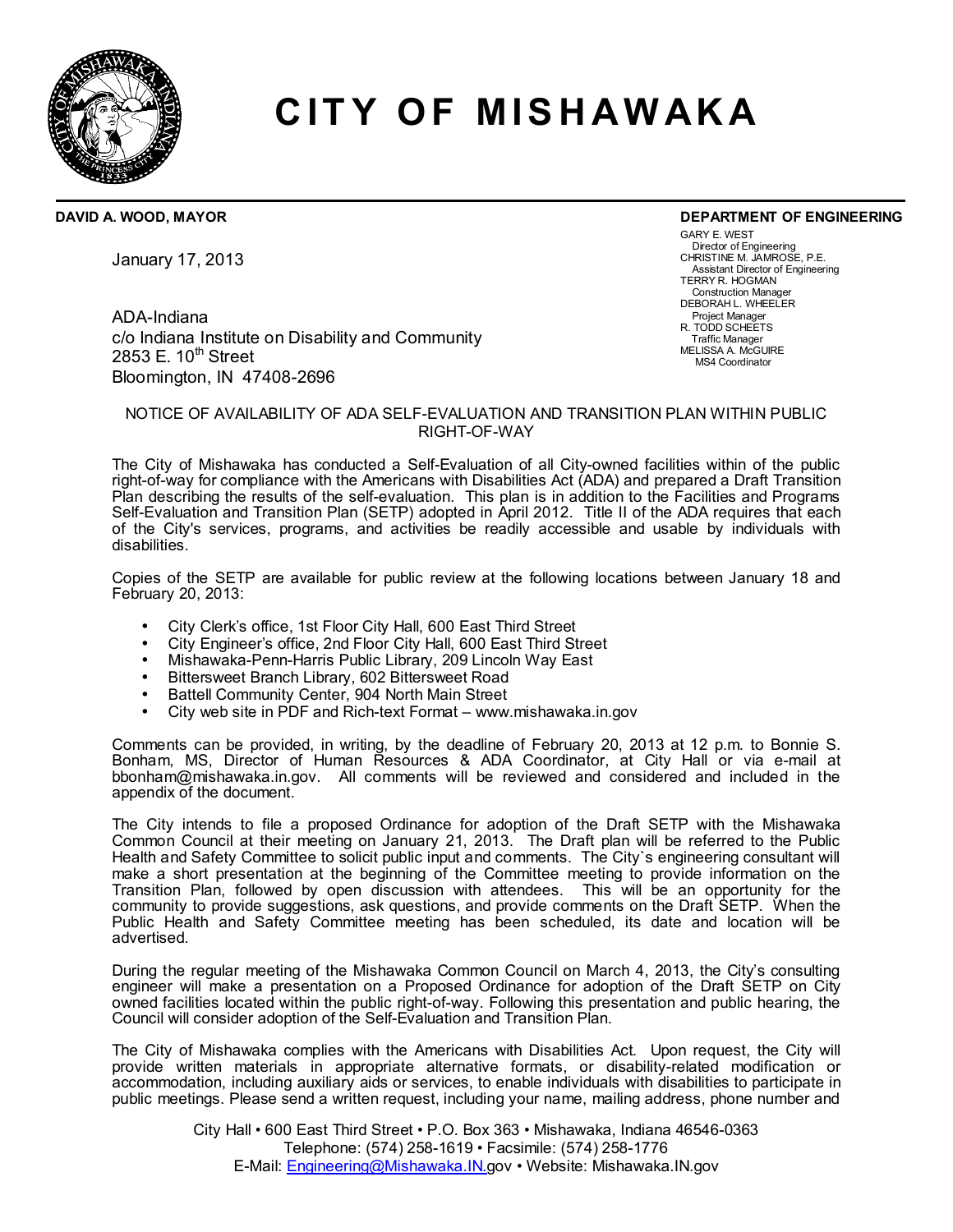

# **CITY OF MISHAWAKA**

### **DAVID A. WOOD, MAYOR**

January 17, 2013

ADA-Indiana c/o Indiana Institute on Disability and Community 2853 E.  $10^{th}$  Street Bloomington, IN 47408-2696

GARY E. WEST Director of Engineering CHRISTINE M. JAMROSE, P.E. Assistant Director of Engineering TERRY R. HOGMAN Construction Manager DEBORAH L. WHEELER

**DEPARTMENT OF ENGINEERING** 

 Project Manager R. TODD SCHEETS Traffic Manager MELISSA A. McGUIRE MS4 Coordinator

brief description of the requested materials and preferred alternative format or auxiliary aid or service at least three (3) business days prior to the meeting. If auxiliary aids or services are required for individuals with disabilities, please contact Deborah S. Block, IAMC, MMC, City Clerk, City of Mishawaka, 600 East Third Street, Mishawaka, Indiana, 46544, 574-258-1616.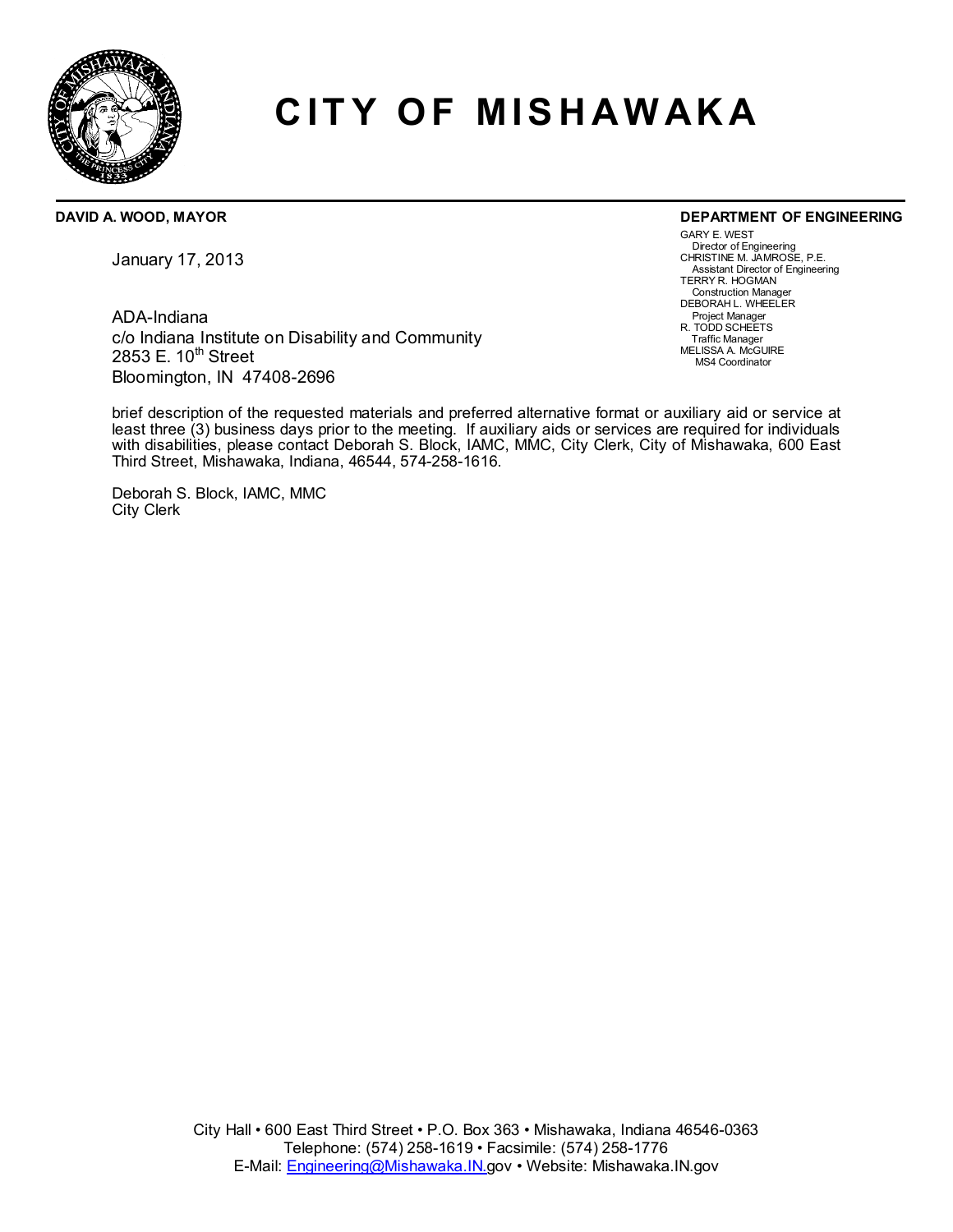

#### **DAVID A. WOOD, MAYOR**

### **DEPARTMENT OF ENGINEERING**

January 17, 2013

Great Lakes ADA Center (MC 728) 1640 W. Roosevelt Road, Room 405 Chicago, IL 60608

GARY E. WEST Director of Engineering CHRISTINE M. JAMROSE, P.E. Assistant Director of Engineering TERRY R. HOGMAN Construction Manager DEBORAH L. WHEELER Project Manager R. TODD SCHEETS Traffic Manager MELISSA A. McGUIRE MS4 Coordinator

### NOTICE OF AVAILABILITY OF ADA SELF-EVALUATION AND TRANSITION PLAN WITHIN PUBLIC RIGHT-OF-WAY

The City of Mishawaka has conducted a Self-Evaluation of all City-owned facilities within of the public right-of-way for compliance with the Americans with Disabilities Act (ADA) and prepared a Draft Transition Plan describing the results of the self-evaluation. This plan is in addition to the Facilities and Programs Self-Evaluation and Transition Plan (SETP) adopted in April 2012. Title II of the ADA requires that each of the City's services, programs, and activities be readily accessible and usable by individuals with disabilities.

Copies of the SETP are available for public review at the following locations between January 18 and February 20, 2013:

- City Clerk's office, 1st Floor City Hall, 600 East Third Street
- City Engineer's office, 2nd Floor City Hall, 600 East Third Street
- Mishawaka-Penn-Harris Public Library, 209 Lincoln Way East
- Bittersweet Branch Library, 602 Bittersweet Road
- Battell Community Center, 904 North Main Street
- City web site in PDF and Rich-text Format www.mishawaka.in.gov

Comments can be provided, in writing, by the deadline of February 20, 2013 at 12 p.m. to Bonnie S. Bonham, MS, Director of Human Resources & ADA Coordinator, at City Hall or via e-mail at bbonham@mishawaka.in.gov. All comments will be reviewed and considered and included in the appendix of the document.

The City intends to file a proposed Ordinance for adoption of the Draft SETP with the Mishawaka Common Council at their meeting on January 21, 2013. The Draft plan will be referred to the Public Health and Safety Committee to solicit public input and comments. The City's engineering consultant will make a short presentation at the beginning of the Committee meeting to provide information on the Transition Plan, followed by open discussion with attendees. This will be an opportunity for the community to provide suggestions, ask questions, and provide comments on the Draft SETP. When the Public Health and Safety Committee meeting has been scheduled, its date and location will be advertised.

During the regular meeting of the Mishawaka Common Council on March 4, 2013, the City's consulting engineer will make a presentation on a Proposed Ordinance for adoption of the Draft SETP on City owned facilities located within the public right-of-way. Following this presentation and public hearing, the Council will consider adoption of the Self-Evaluation and Transition Plan.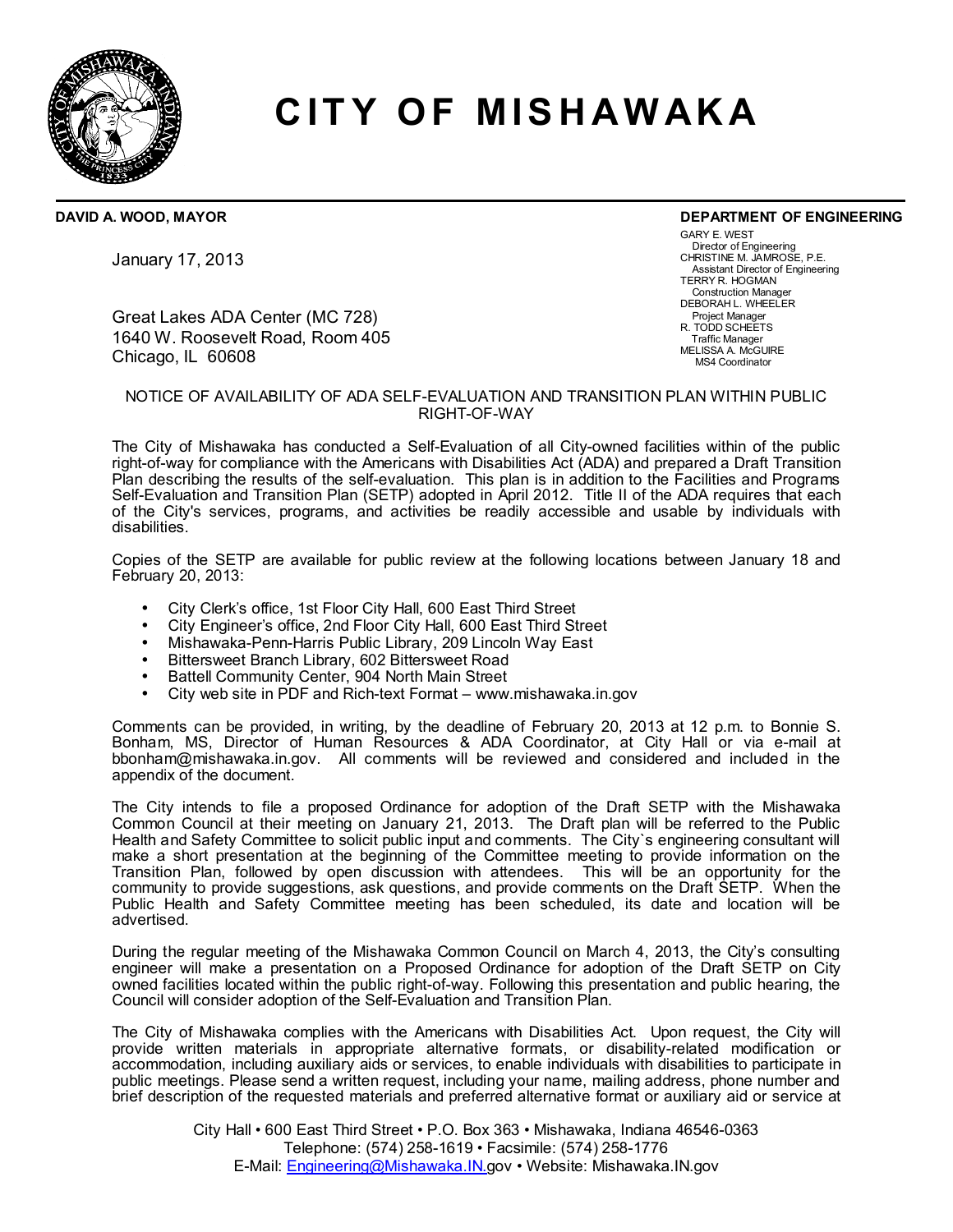

#### **DAVID A. WOOD, MAYOR**

January 17, 2013

Great Lakes ADA Center (MC 728) 1640 W. Roosevelt Road, Room 405 Chicago, IL 60608

GARY E. WEST Director of Engineering CHRISTINE M. JAMROSE, P.E. Assistant Director of Engineering TERRY R. HOGMAN Construction Manager DEBORAH L. WHEELER Project Manager R. TODD SCHEETS Traffic Manager MELISSA A. McGUIRE MS4 Coordinator

**DEPARTMENT OF ENGINEERING** 

least three (3) business days prior to the meeting. If auxiliary aids or services are required for individuals with disabilities, please contact Deborah S. Block, IAMC, MMC, City Clerk, City of Mishawaka, 600 East Third Street, Mishawaka, Indiana, 46544, 574-258-1616.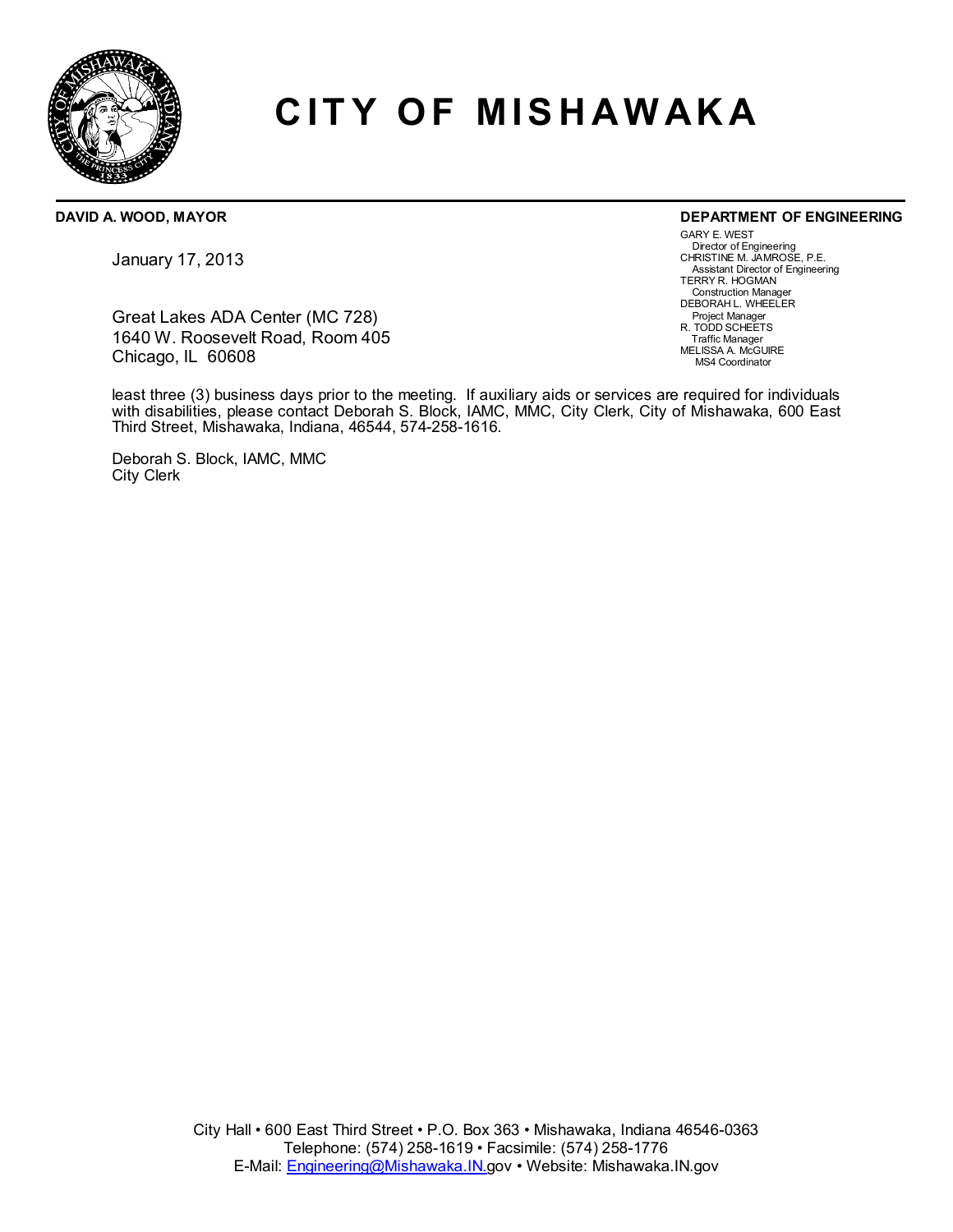

#### **DAVID A. WOOD, MAYOR**

### **DEPARTMENT OF ENGINEERING**

January 17, 2013

ADEC P.O. Box 398 Bristol, IN 46507 GARY E. WEST Director of Engineering CHRISTINE M. JAMROSE, P.E. Assistant Director of Engineering TERRY R. HOGMAN Construction Manager DEBORAH L. WHEELER Project Manager R. TODD SCHEETS Traffic Manager MELISSA A. McGUIRE MS4 Coordinator

### NOTICE OF AVAILABILITY OF ADA SELF-EVALUATION AND TRANSITION PLAN WITHIN PUBLIC RIGHT-OF-WAY

The City of Mishawaka has conducted a Self-Evaluation of all City-owned facilities within of the public right-of-way for compliance with the Americans with Disabilities Act (ADA) and prepared a Draft Transition Plan describing the results of the self-evaluation. This plan is in addition to the Facilities and Programs Self-Evaluation and Transition Plan (SETP) adopted in April 2012. Title II of the ADA requires that each of the City's services, programs, and activities be readily accessible and usable by individuals with disabilities.

Copies of the SETP are available for public review at the following locations between January 18 and February 20, 2013:

- City Clerk's office, 1st Floor City Hall, 600 East Third Street
- City Engineer's office, 2nd Floor City Hall, 600 East Third Street
- Mishawaka-Penn-Harris Public Library, 209 Lincoln Way East
- Bittersweet Branch Library, 602 Bittersweet Road
- Battell Community Center, 904 North Main Street
- City web site in PDF and Rich-text Format www.mishawaka.in.gov

Comments can be provided, in writing, by the deadline of February 20, 2013 at 12 p.m. to Bonnie S. Bonham, MS, Director of Human Resources & ADA Coordinator, at City Hall or via e-mail at bbonham@mishawaka.in.gov. All comments will be reviewed and considered and included in the appendix of the document.

The City intends to file a proposed Ordinance for adoption of the Draft SETP with the Mishawaka Common Council at their meeting on January 21, 2013. The Draft plan will be referred to the Public Health and Safety Committee to solicit public input and comments. The City's engineering consultant will make a short presentation at the beginning of the Committee meeting to provide information on the Transition Plan, followed by open discussion with attendees. This will be an opportunity for the community to provide suggestions, ask questions, and provide comments on the Draft SETP. When the Public Health and Safety Committee meeting has been scheduled, its date and location will be advertised.

During the regular meeting of the Mishawaka Common Council on March 4, 2013, the City's consulting engineer will make a presentation on a Proposed Ordinance for adoption of the Draft SETP on City owned facilities located within the public right-of-way. Following this presentation and public hearing, the Council will consider adoption of the Self-Evaluation and Transition Plan.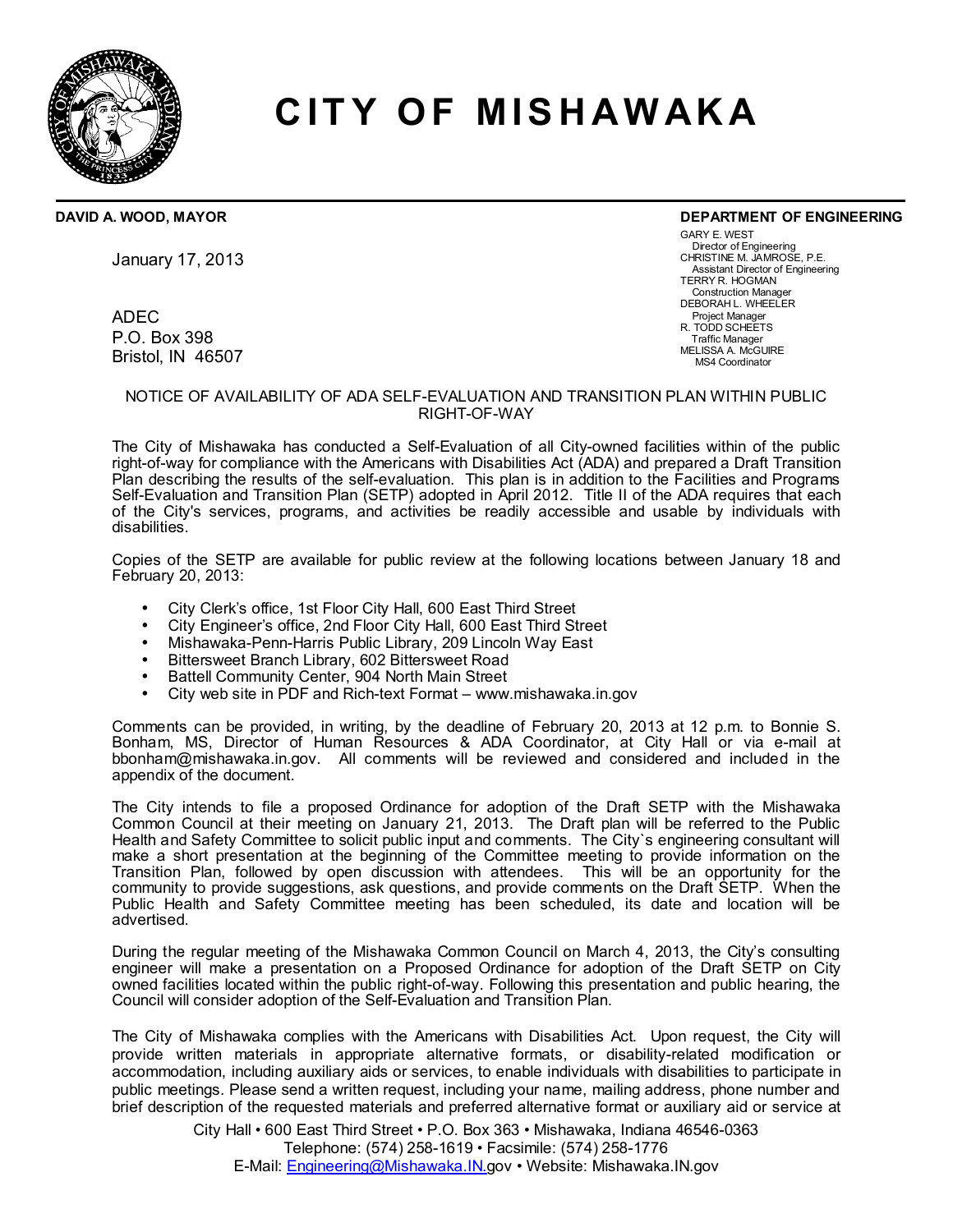

#### **DAVID A. WOOD, MAYOR**

January 17, 2013

ADEC P.O. Box 398 Bristol, IN 46507 GARY E. WEST Director of Engineering CHRISTINE M. JAMROSE, P.E. Assistant Director of Engineering TERRY R. HOGMAN Construction Manager DEBORAH L. WHEELER Project Manager R. TODD SCHEETS Traffic Manager MELISSA A. McGUIRE MS4 Coordinator

**DEPARTMENT OF ENGINEERING** 

least three (3) business days prior to the meeting. If auxiliary aids or services are required for individuals with disabilities, please contact Deborah S. Block, MMC, City Clerk, City of Mishawaka, 600 East Third Street, Mishawaka, Indiana, 46544, 574-258-1616.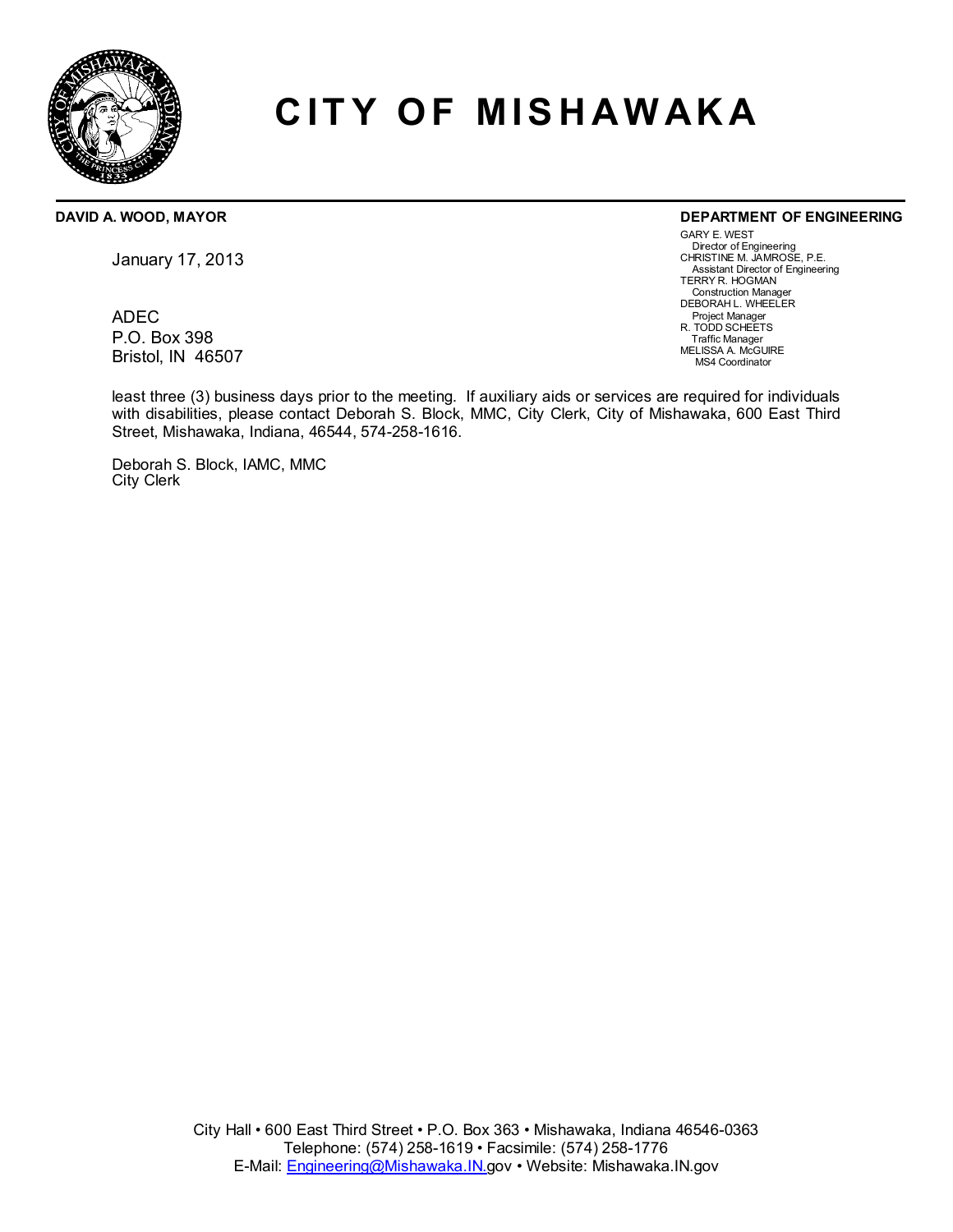

#### **DAVID A. WOOD, MAYOR**

January 17, 2013

Indiana Council on Independent Living (ICOIL)

402 W Washington St., Rm. W453 P.O. Box 7083 Indianapolis, IN 46207

#### **DEPARTMENT OF ENGINEERING**

GARY E. WEST Director of Engineering CHRISTINE M. JAMROSE, P.E. Assistant Director of Engineering TERRY R. HOGMAN Construction Manager DEBORAH L. WHEELER Project Manager R. TODD SCHEETS Traffic Manager **MELISSA A. McGUIRE** MS4 Coordinator

### NOTICE OF AVAILABILITY OF ADA SELF-EVALUATION AND TRANSITION PLAN WITHIN PUBLIC RIGHT-OF-WAY

The City of Mishawaka has conducted a Self-Evaluation of all City-owned facilities within of the public right-of-way for compliance with the Americans with Disabilities Act (ADA) and prepared a Draft Transition Plan describing the results of the self-evaluation. This plan is in addition to the Facilities and Programs Self-Evaluation and Transition Plan (SETP) adopted in April 2012. Title II of the ADA requires that each of the City's services, programs, and activities be readily accessible and usable by individuals with disabilities.

Copies of the SETP are available for public review at the following locations between January 18 and February 20, 2013:

- City Clerk's office, 1st Floor City Hall, 600 East Third Street
- City Engineer's office, 2nd Floor City Hall, 600 East Third Street
- Mishawaka-Penn-Harris Public Library, 209 Lincoln Way East
- Bittersweet Branch Library, 602 Bittersweet Road
- Battell Community Center, 904 North Main Street
- City web site in PDF and Rich-text Format www.mishawaka.in.gov

Comments can be provided, in writing, by the deadline of February 20, 2013 at 12 p.m. to Bonnie S. Bonham, MS, Director of Human Resources & ADA Coordinator, at City Hall or via e-mail at bbonham@mishawaka.in.gov. All comments will be reviewed and considered and included in the appendix of the document.

The City intends to file a proposed Ordinance for adoption of the Draft SETP with the Mishawaka Common Council at their meeting on January 21, 2013. The Draft plan will be referred to the Public Health and Safety Committee to solicit public input and comments. The City`s engineering consultant will make a short presentation at the beginning of the Committee meeting to provide information on the Transition Plan, followed by open discussion with attendees. This will be an opportunity for the community to provide suggestions, ask questions, and provide comments on the Draft SETP. When the Public Health and Safety Committee meeting has been scheduled, its date and location will be advertised.

During the regular meeting of the Mishawaka Common Council on March 4, 2013, the City's consulting engineer will make a presentation on a Proposed Ordinance for adoption of the Draft SETP on City owned facilities located within the public right-of-way. Following this presentation and public hearing, the Council will consider adoption of the Self-Evaluation and Transition Plan.

The City of Mishawaka complies with the Americans with Disabilities Act. Upon request, the City will provide written materials in appropriate alternative formats, or disability-related modification or accommodation, including auxiliary aids or services, to enable individuals with disabilities to participate in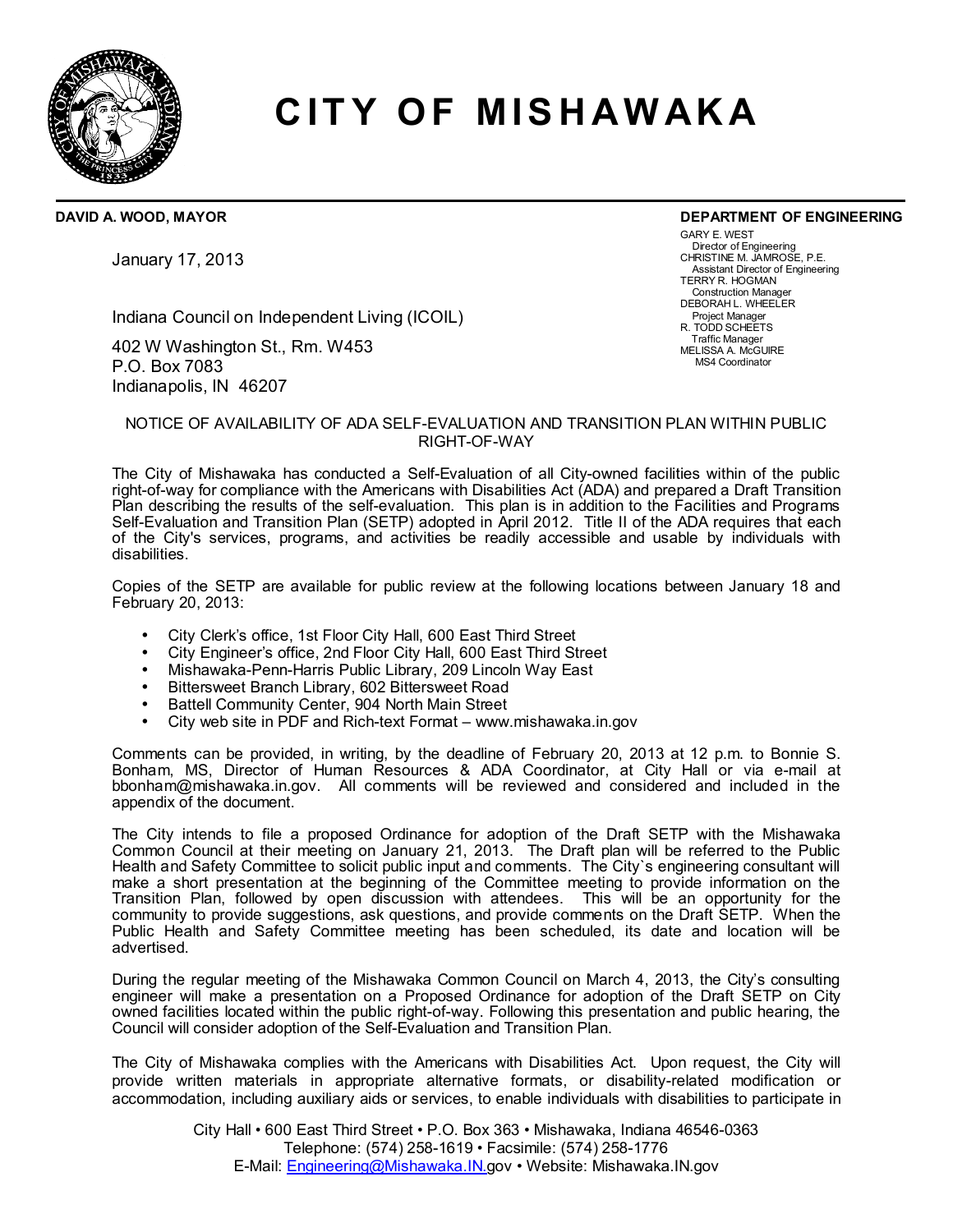

### **DAVID A. WOOD, MAYOR**

January 17, 2013

Indiana Council on Independent Living (ICOIL)

402 W Washington St., Rm. W453 P.O. Box 7083 Indianapolis, IN 46207

GARY E. WEST Director of Engineering CHRISTINE M. JAMROSE, P.E. Assistant Director of Engineering TERRY R. HOGMAN Construction Manager DEBORAH L. WHEELER Project Manager R. TODD SCHEETS Traffic Manager MELISSA A. McGUIRE MS4 Coordinator

**DEPARTMENT OF ENGINEERING** 

public meetings. Please send a written request, including your name, mailing address, phone number and brief description of the requested materials and preferred alternative format or auxiliary aid or service at least three (3) business days prior to the meeting. If auxiliary aids or services are required for individuals with disabilities, please contact Deborah S. Block, MMC, City Clerk, City of Mishawaka, 600 East Third Street, Mishawaka, Indiana, 46544, 574-258-1616.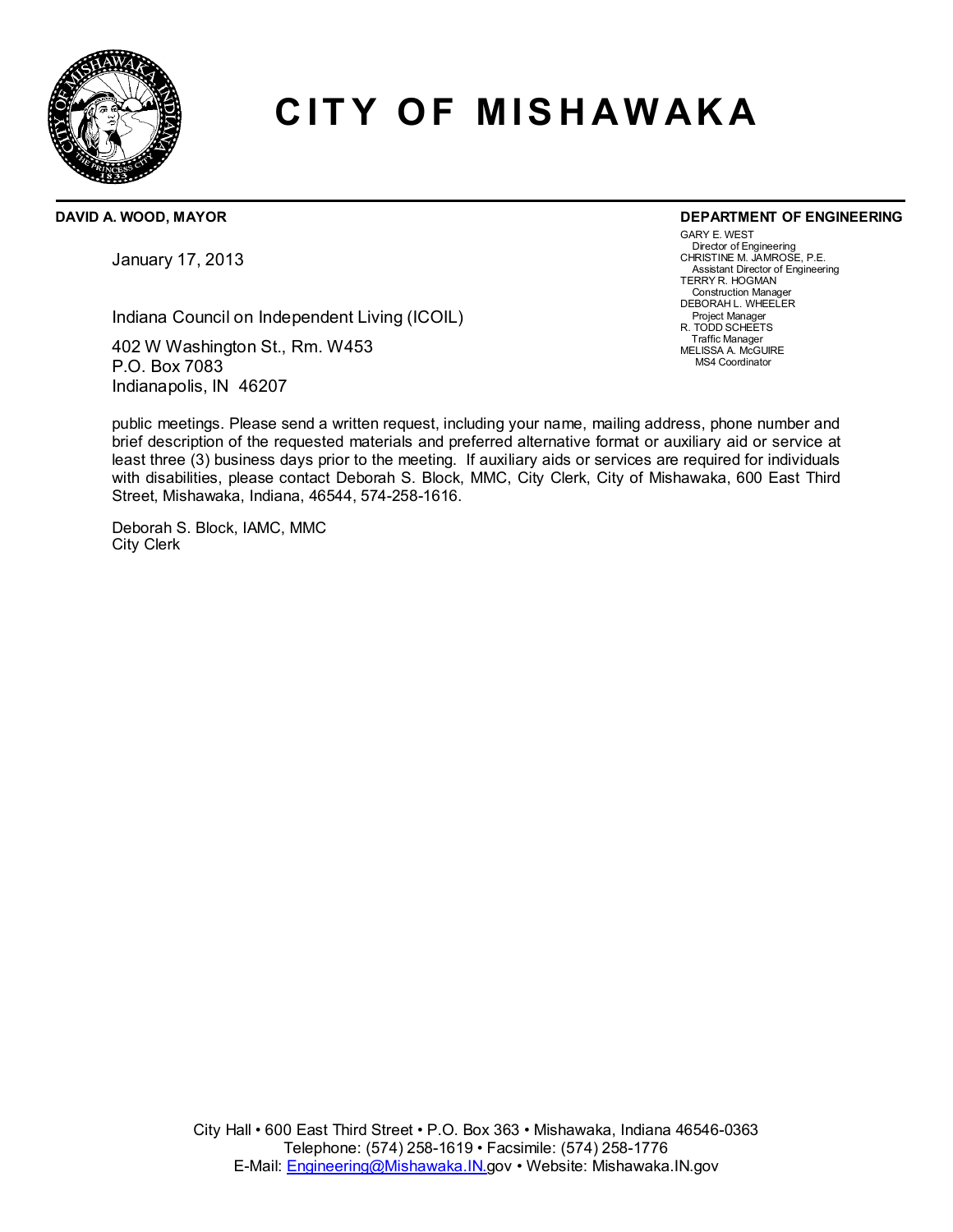

#### **DAVID A. WOOD, MAYOR**

January 17, 2013

Self-Advocates of Indiana, c/o The Arc of Indiana

107 N. Pennsylvania, Suite 800, Indianapolis, IN 46204

### NOTICE OF AVAILABILITY OF ADA SELF-EVALUATION AND TRANSITION PLAN WITHIN PUBLIC RIGHT-OF-WAY

The City of Mishawaka has conducted a Self-Evaluation of all City-owned facilities within of the public right-of-way for compliance with the Americans with Disabilities Act (ADA) and prepared a Draft Transition Plan describing the results of the self-evaluation. This plan is in addition to the Facilities and Programs Self-Evaluation and Transition Plan (SETP) adopted in April 2012. Title II of the ADA requires that each of the City's services, programs, and activities be readily accessible and usable by individuals with disabilities.

Copies of the SETP are available for public review at the following locations between January 18 and February 20, 2013:

- City Clerk's office, 1st Floor City Hall, 600 East Third Street
- City Engineer's office, 2nd Floor City Hall, 600 East Third Street
- Mishawaka-Penn-Harris Public Library, 209 Lincoln Way East
- Bittersweet Branch Library, 602 Bittersweet Road
- Battell Community Center, 904 North Main Street
- City web site in PDF and Rich-text Format www.mishawaka.in.gov

Comments can be provided, in writing, by the deadline of February 20, 2013 at 12 p.m. to Bonnie S. Bonham, MS, Director of Human Resources & ADA Coordinator, at City Hall or via e-mail at bbonham@mishawaka.in.gov. All comments will be reviewed and considered and included in the appendix of the document.

The City intends to file a proposed Ordinance for adoption of the Draft SETP with the Mishawaka Common Council at their meeting on January 21, 2013. The Draft plan will be referred to the Public Health and Safety Committee to solicit public input and comments. The City`s engineering consultant will make a short presentation at the beginning of the Committee meeting to provide information on the Transition Plan, followed by open discussion with attendees. This will be an opportunity for the community to provide suggestions, ask questions, and provide comments on the Draft SETP. When the Public Health and Safety Committee meeting has been scheduled, its date and location will be advertised.

During the regular meeting of the Mishawaka Common Council on March 4, 2013, the City's consulting engineer will make a presentation on a Proposed Ordinance for adoption of the Draft SETP on City owned facilities located within the public right-of-way. Following this presentation and public hearing, the Council will consider adoption of the Self-Evaluation and Transition Plan.

The City of Mishawaka complies with the Americans with Disabilities Act. Upon request, the City will provide written materials in appropriate alternative formats, or disability-related modification or accommodation, including auxiliary aids or services, to enable individuals with disabilities to participate in public meetings. Please send a written request, including your name, mailing address, phone number and

> City Hall • 600 East Third Street • P.O. Box 363 • Mishawaka, Indiana 46546-0363 Telephone: (574) 258-1619 • Facsimile: (574) 258-1776 E-Mail: Engineering@Mishawaka.IN.gov • Website: Mishawaka.IN.gov

### **DEPARTMENT OF ENGINEERING**

GARY E. WEST Director of Engineering CHRISTINE M. JAMROSE, P.E. Assistant Director of Engineering TERRY R. HOGMAN Construction Manager DEBORAH L. WHEELER Project Manager R. TODD SCHEETS Traffic Manager **MELISSA A. McGUIRE** MS4 Coordinator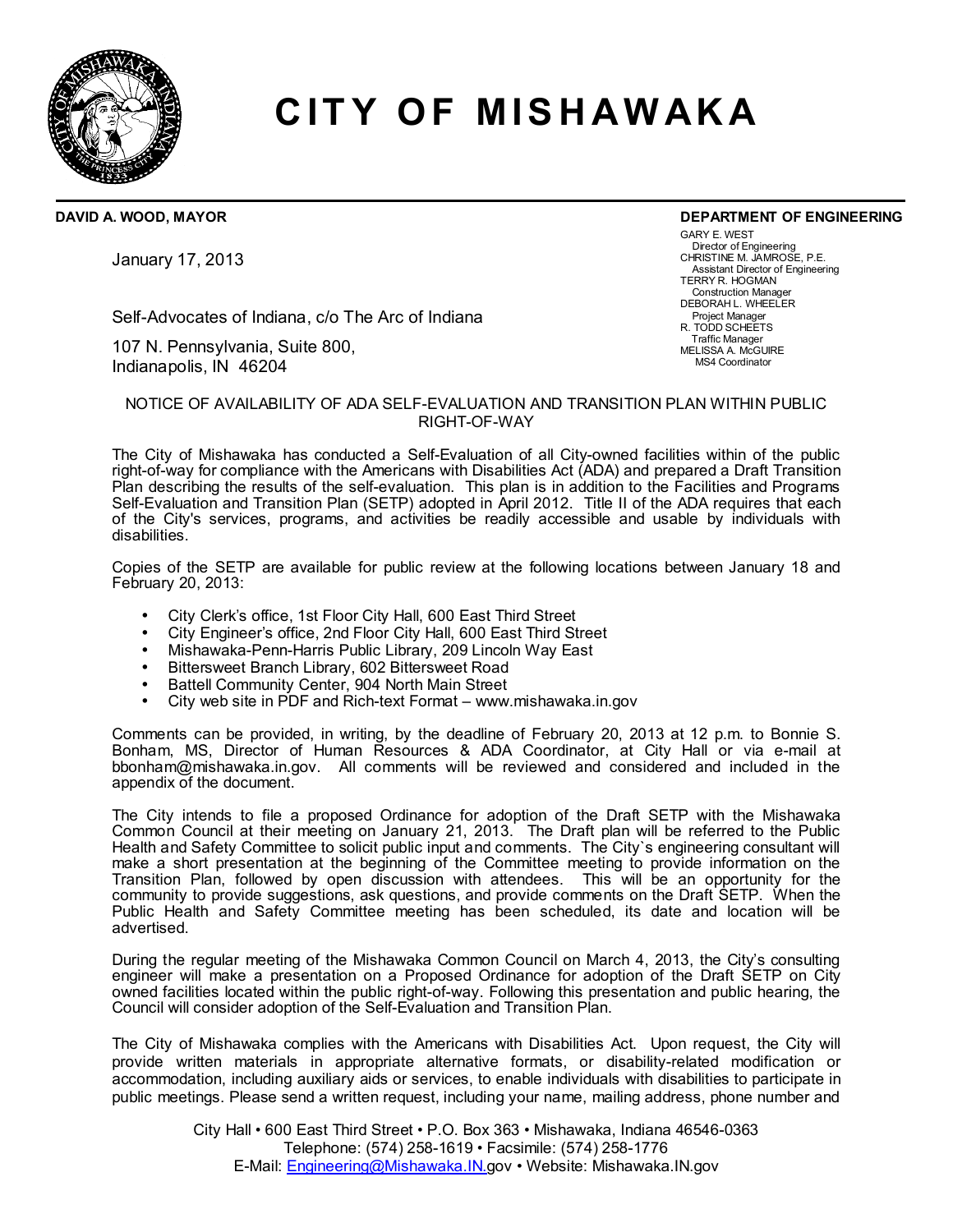

# **CITY OF MISHAWAKA**

### **DAVID A. WOOD, MAYOR**

January 17, 2013

Self-Advocates of Indiana, c/o The Arc of Indiana

107 N. Pennsylvania, Suite 800, Indianapolis, IN 46204

brief description of the requested materials and preferred alternative format or auxiliary aid or service at least three (3) business days prior to the meeting. If auxiliary aids or services are required for individuals with disabilities, please contact Deborah S. Block, MMC, City Clerk, City of Mishawaka, 600 East Third Street, Mishawaka, Indiana, 46544, 574-258-1616.

Deborah S. Block, IAMC, MMC City Clerk

#### **DEPARTMENT OF ENGINEERING**

GARY E. WEST Director of Engineering CHRISTINE M. JAMROSE, P.E. Assistant Director of Engineering TERRY R. HOGMAN Construction Manager DEBORAH L. WHEELER Project Manager R. TODD SCHEETS Traffic Manager MELISSA A. McGUIRE MS4 Coordinator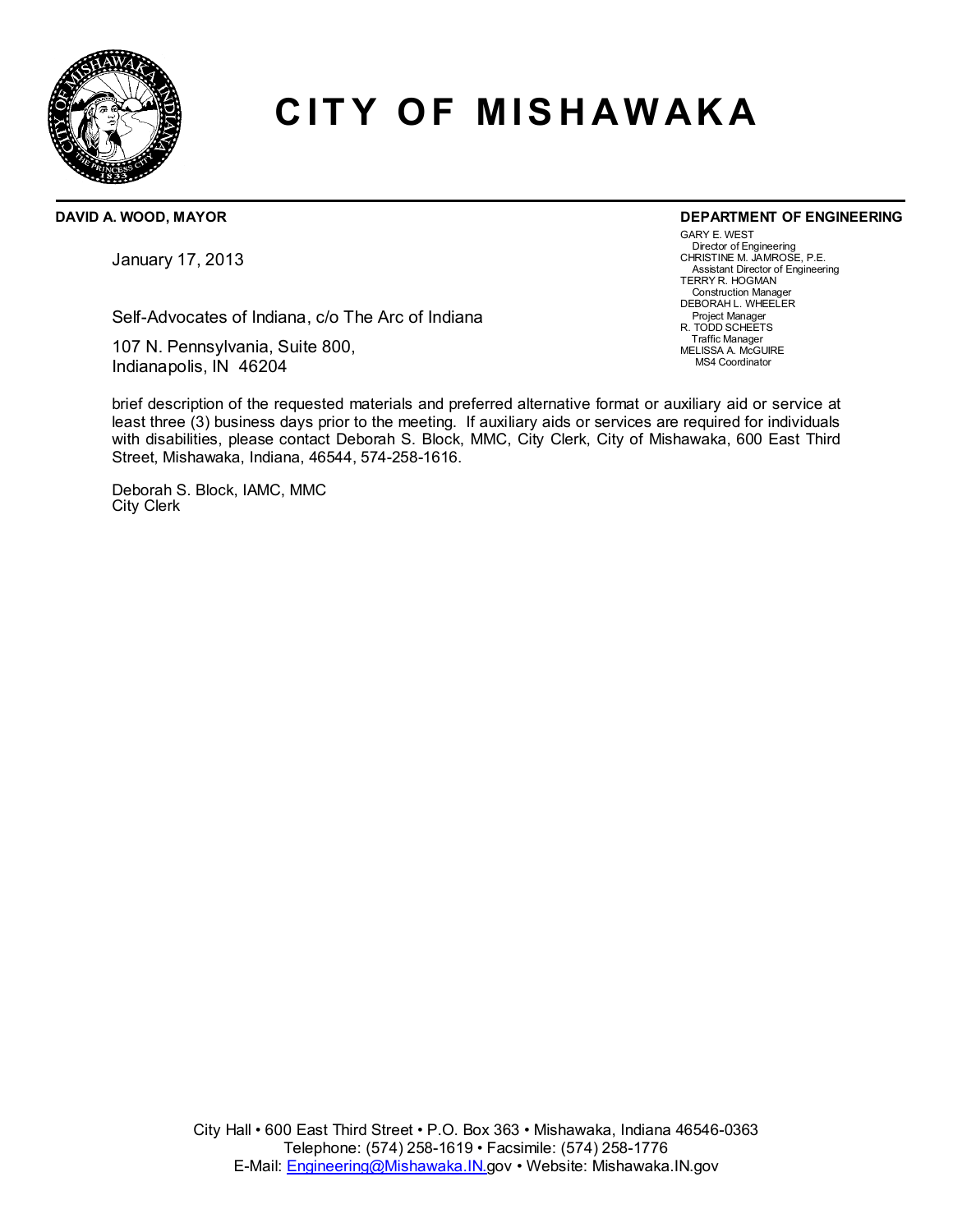

### **MEETING MEMORANDUM**

**Date:** 2/12/13

**Subject**: Mishawaka ADA SETP Public Health and Safety (PHS) Committee and Public Meeting

Following the first reading at the Mishawaka Common Council, the report was assigned to Public Health and Safety Committee. The Committee held their meeting on February 12, 2013. This meeting was open to the public (please see attached sign in sheet for the attendees).

Mr. Mammolenti opened the meeting at 6:30 PM. Mr. West gave an introduction to the project and introduced Mr. Metzer of DLZ, who gave the presentation. The presentation included information on the ADA, the Self-Evaluation and Transition Plan process, and the findings of the completed City of Mishawaka right-of-way evaluation.

The following comments were made at the meeting:

• A question was asked regarding the absence of the sidewalk along Grape Road. Further it was mentioned that the Town and Country Mall is very accessible with sidewalks present to access multiple stores in the same area.

*Response: Grape Road is a high traffic, driving-focused commercial corridor. It has multiple commercial driveways which have high Average Daily Traffic. Developments are not set up to accommodate access from the public right-of-way to their store fronts. Introducing pedestrian activity in this corridor is not considered safe.* 

• A comment was made that the intersection of  $4<sup>th</sup>$  Street and Church Street is in bad condition and needs replacement.

*Response: A public infrastructure project is being planned that includes new curb ramps and sidewalks around this intersection.* 

• A comment was made that the existing sidewalk along Lincolnway West to the Hacienda restaurant is broken up and failing.

*Response: The identified location will be inspected, however, this is portion of road right-of-way is not under City of Mishawaka jurisdiction* 

ENGINEERS • ARCHITECTS • SCIENTISTS• PLANNERS • SURVEYORS PHONE: (574) 236-4400 FAX: (574) 236-4471 With Offices Throughout The Midwest • A question was asked regarding the responsibility of sidewalks on railroad R/W.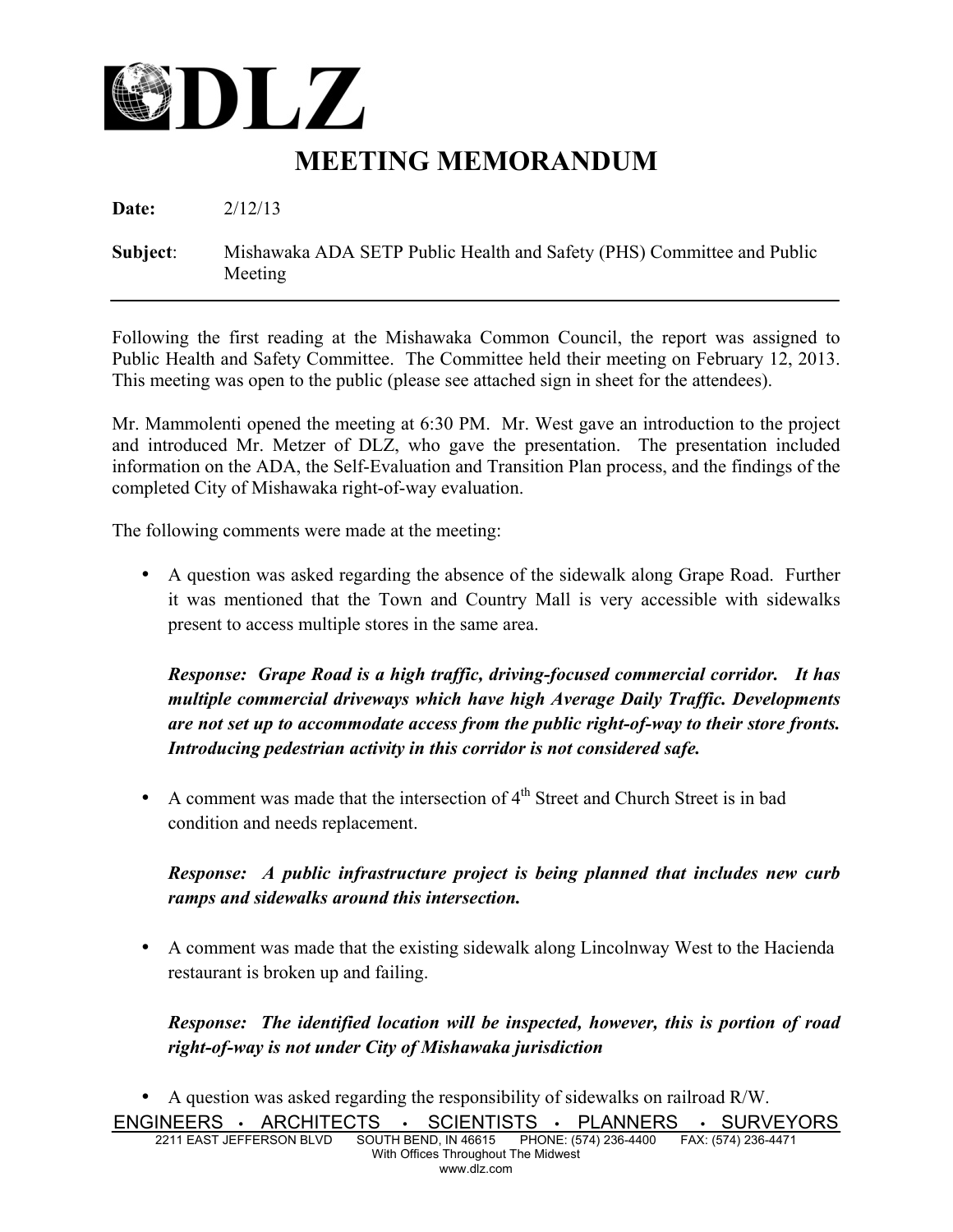### *Response: It is the railroad`s responsibility.*

• A question was asked regarding the responsibility of keeping the grass trimmed around the sidewalks

### *Response: Code Enforcement is the agency who can get this enforced.*

• A question was asked if there is an ADA requirement for areas when there are no sidewalks.

### *Response: There is no legislation that requires installation of sidewalks in the areas where there is no existing sidewalk.*

In his closing statement, Mr. West said that the collected data will be geo-referenced in the City GIS. This will help the City to keep an updated record of the progress that has been made. Also this identifies the high priority areas during the project planning process. Every effort will be made to correct the identified deficiencies in the report on an annual basis.

The meeting was adjourned at 7:45 PM.

M:\PROJ\1261\2036\Transition Plan\Public Involvement\Public Meeting\Public Meeting Comments.docx

ENGINEERS • ARCHITECTS • SCIENTISTS• PLANNERS • SURVEYORS PHONE: (574) 236-4400 FAX: (574) 236-4471 With Offices Throughout The Midwest www.dlz.com